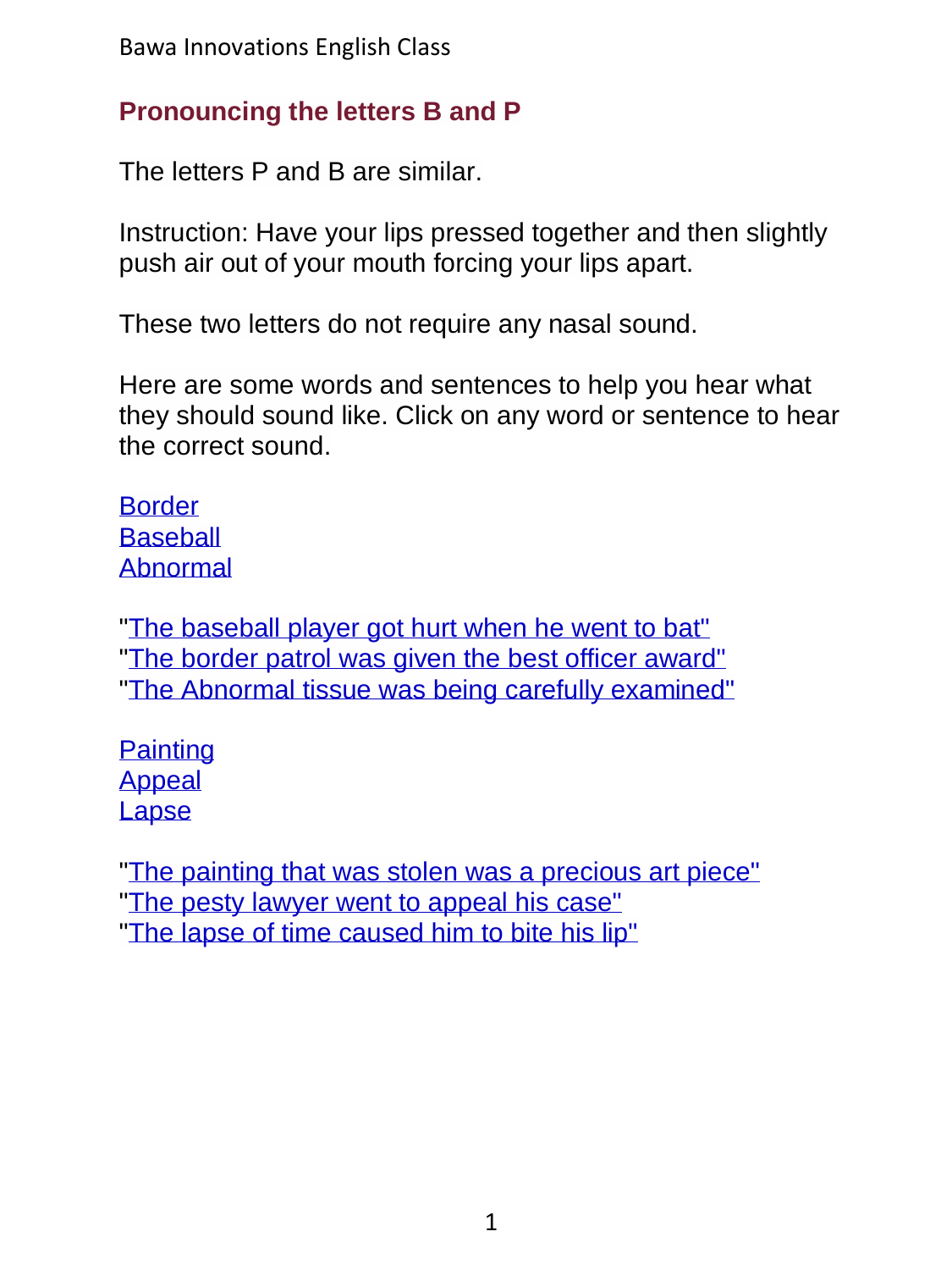# **Pronouncing the letters D and T**

Instruction: Have the tip of your tongue pressed against the top of your mouth right behind the front tooth. Then slightly push air separating your tongue and upper mouth.

Every time the letters D and T are spoken, the tip of your tongue should touch the upper part of your mouth.

Here are some words and sentences to help you hear what they should sound like. Click on any word or sentence to hear the correct sound.

**[Dentist](../../ShortAudio/Pronunciation/02Pronounce_DT/02Pronounce_DT_S2.mp3)** [Ladder](../../ShortAudio/Pronunciation/02Pronounce_DT/02Pronounce_DT_S3.mp3) **[Blood](../../ShortAudio/Pronunciation/02Pronounce_DT/02Pronounce_DT_S4.mp3)** 

["The dentist did a great job on the filling"](../../ShortAudio/Pronunciation/02Pronounce_DT/02Pronounce_DT_S5.mp3) ["He was a little nervous climbing down the ladder"](../../ShortAudio/Pronunciation/02Pronounce_DT/02Pronounce_DT_S6.mp3) ["The blood on his shirt indicated that he got a cut somewhere"](../../ShortAudio/Pronunciation/02Pronounce_DT/02Pronounce_DT_S7.mp3)

**[Terrible](../../ShortAudio/Pronunciation/02Pronounce_DT/02Pronounce_DT_S8.mp3) [Computer](../../ShortAudio/Pronunciation/02Pronounce_DT/02Pronounce_DT_S9.mp3)** [Fast](../../ShortAudio/Pronunciation/02Pronounce_DT/02Pronounce_DT_S10.mp3)

["He felt terrible after eating the soup"](../../ShortAudio/Pronunciation/02Pronounce_DT/02Pronounce_DT_S11.mp3) ["His computer stopped working after he installed the service](../../ShortAudio/Pronunciation/02Pronounce_DT/02Pronounce_DT_S12.mp3)  [pack"](../../ShortAudio/Pronunciation/02Pronounce_DT/02Pronounce_DT_S12.mp3) ["The fleet footed runner couldn't be caught"](../../ShortAudio/Pronunciation/02Pronounce_DT/02Pronounce_DT_S13.mp3)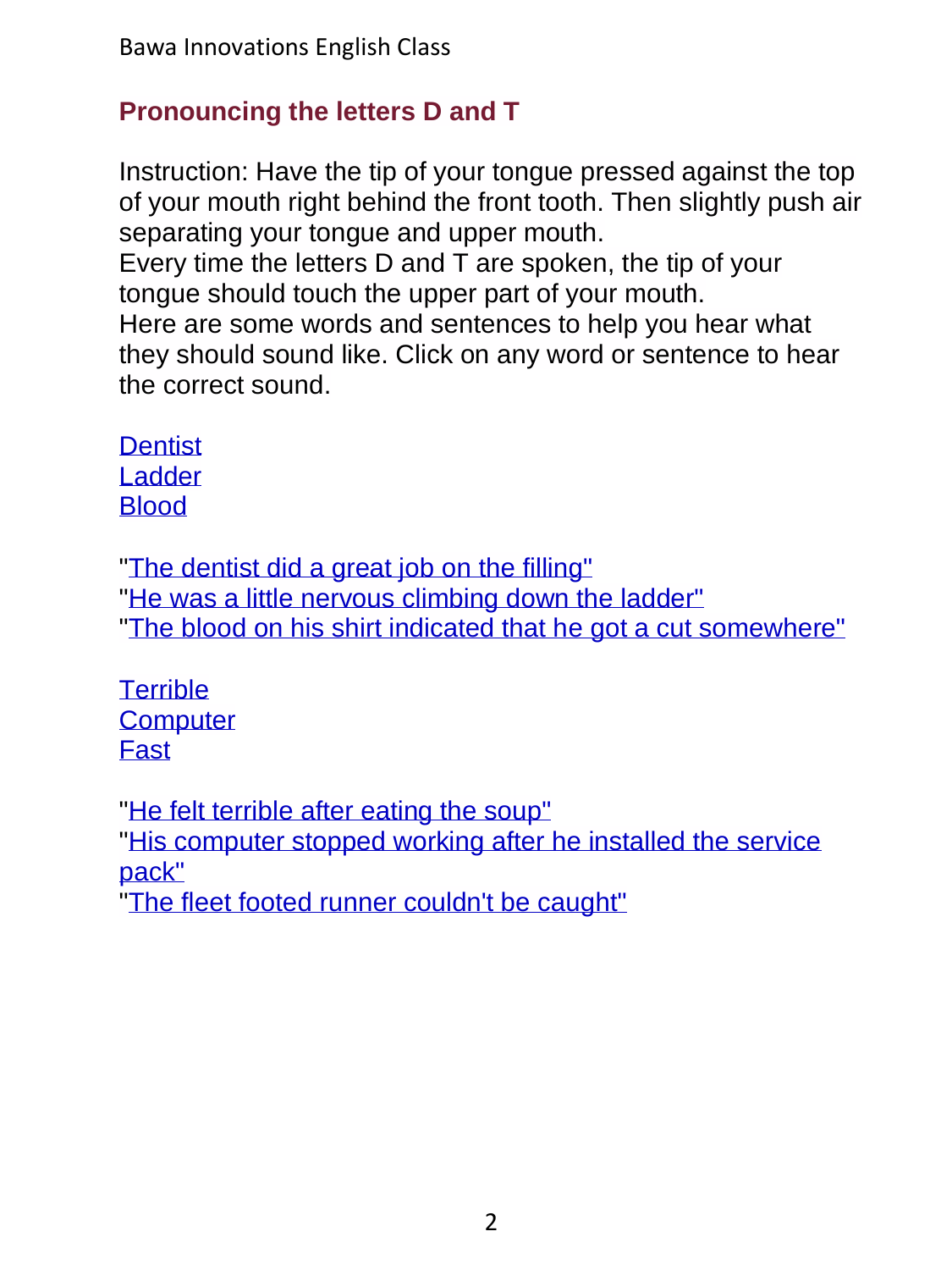# **Pronouncing the letters G and K**

This lesson will cover the hard sound for letter G. For the soft sound of letter G, please refer to the CH and J lesson.

Instruction: The rear portion of your tongue should move up towards the rear part of the mouth, slightly touching it when the sound is made.

Here are some words and sentences to help you hear what they should sound like. Click on any word or sentence to hear the correct sound.

[Goose](../../ShortAudio/Pronunciation/03Pronounce_GK/03Pronounce_GK_S2.mp3) **[Together](../../ShortAudio/Pronunciation/03Pronounce_GK/03Pronounce_GK_S3.mp3)** [Tug](../../ShortAudio/Pronunciation/03Pronounce_GK/03Pronounce_GK_S4.mp3)

["The big goose flew off with my golf ball"](../../ShortAudio/Pronunciation/03Pronounce_GK/03Pronounce_GK_S5.mp3) "The quests won't mind if we pay together" "The constant tug of the [little girl finally woke up the father"](../../ShortAudio/Pronunciation/03Pronounce_GK/03Pronounce_GK_S7.mp3)

[Kelly](../../ShortAudio/Pronunciation/03Pronounce_GK/03Pronounce_GK_S8.mp3) **[Making](../../ShortAudio/Pronunciation/03Pronounce_GK/03Pronounce_GK_S9.mp3) [Potluck](../../ShortAudio/Pronunciation/03Pronounce_GK/03Pronounce_GK_S10.mp3)** 

["My friend Kelly said she will come by soon"](../../ShortAudio/Pronunciation/03Pronounce_GK/03Pronounce_GK_S11.mp3) ["I was making the ingredients for breakfast"](../../ShortAudio/Pronunciation/03Pronounce_GK/03Pronounce_GK_S12.mp3) ["I didn't need to bake anything for the potluck"](../../ShortAudio/Pronunciation/03Pronounce_GK/03Pronounce_GK_S13.mp3)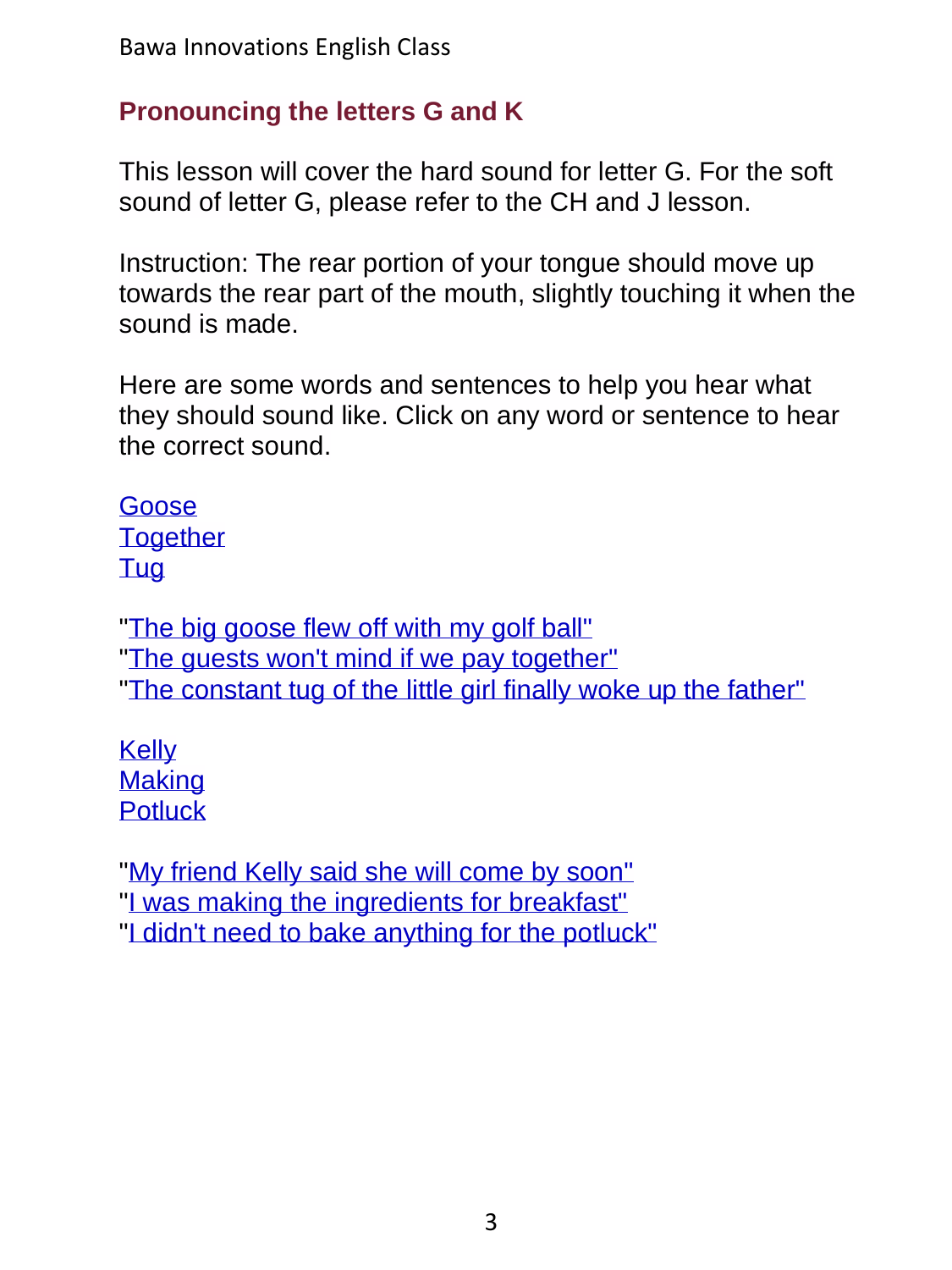# **Pronouncing the letters CH and J**

Instruction: Just like the letters D and T, have the tip of your tongue pressed against the top of your mouth right behind the front tooth. At the same time, press your side cheeks inward so both cheeks are firmly pressing against your side teeth. Then slightly blow out.

Here are some words and sentences to help you hear what they should sound like. Click on any word or sentence to hear the correct sound.

**[Cherry](../../ShortAudio/Pronunciation/04Pronounce_CH_J/04Pronounce_CH_J_S2.mp3) [Catcher](../../ShortAudio/Pronunciation/04Pronounce_CH_J/04Pronounce_CH_J_S3.mp3) [Batch](../../ShortAudio/Pronunciation/04Pronounce_CH_J/04Pronounce_CH_J_S4.mp3)** 

["The little cherries were very delicious"](../../ShortAudio/Pronunciation/04Pronounce_CH_J/04Pronounce_CH_J_S5.mp3) ["The catcher gave the wrong signal to the pitcher"](../../ShortAudio/Pronunciation/04Pronounce_CH_J/04Pronounce_CH_J_S6.mp3) ["The batch of cookies were perfect"](../../ShortAudio/Pronunciation/04Pronounce_CH_J/04Pronounce_CH_J_S7.mp3)

[Jam](../../ShortAudio/Pronunciation/04Pronounce_CH_J/04Pronounce_CH_J_S8.mp3) **[Bridging](../../ShortAudio/Pronunciation/04Pronounce_CH_J/04Pronounce_CH_J_S9.mp3) [Ridge](../../ShortAudio/Pronunciation/04Pronounce_CH_J/04Pronounce_CH_J_S10.mp3)** 

["What is the difference between a jam and a jelly spread"](../../ShortAudio/Pronunciation/04Pronounce_CH_J/04Pronounce_CH_J_S11.mp3) ["Bridging the gap between the two rivals was very difficult"](../../ShortAudio/Pronunciation/04Pronounce_CH_J/04Pronounce_CH_J_S12.mp3) ["You can see the house just beyond the ridge"](../../ShortAudio/Pronunciation/04Pronounce_CH_J/04Pronounce_CH_J_S13.mp3)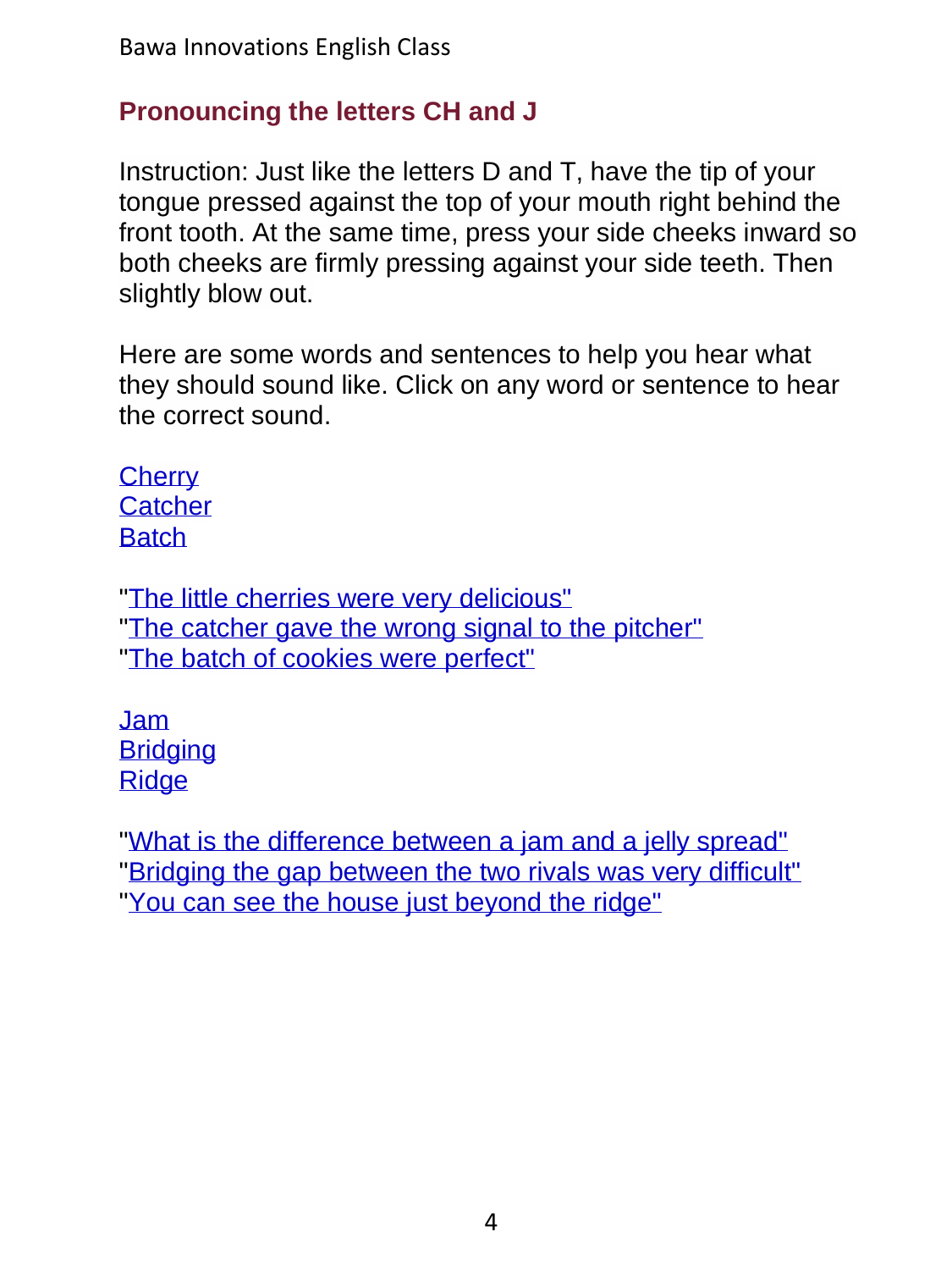## **Pronouncing the letter H**

Instruction: The whole mouth is open. This sound is made by using the vocal chord in the throat. The difference between a h sound and an "ah" or an "eh" sound is that it is more hollow in the mouth when the air passes.

Here are some words and sentences to help you hear what it should sound like. Click on any word or sentence to hear the correct sound.

[Home](../../ShortAudio/Pronunciation/05Pronounce_H/05Pronounce_H_S2.mp3) **[Doghouse](../../ShortAudio/Pronunciation/05Pronounce_H/05Pronounce_H_S3.mp3) [Helium](../../ShortAudio/Pronunciation/05Pronounce_H/05Pronounce_H_S4.mp3)** 

["After the long day, he went home to sleep"](../../ShortAudio/Pronunciation/05Pronounce_H/05Pronounce_H_S5.mp3) ["The little puppy didn't like the big doghouse"](../../ShortAudio/Pronunciation/05Pronounce_H/05Pronounce_H_S6.mp3) ["The helium balloons filled the room for the birthday girl"](../../ShortAudio/Pronunciation/05Pronounce_H/05Pronounce_H_S7.mp3)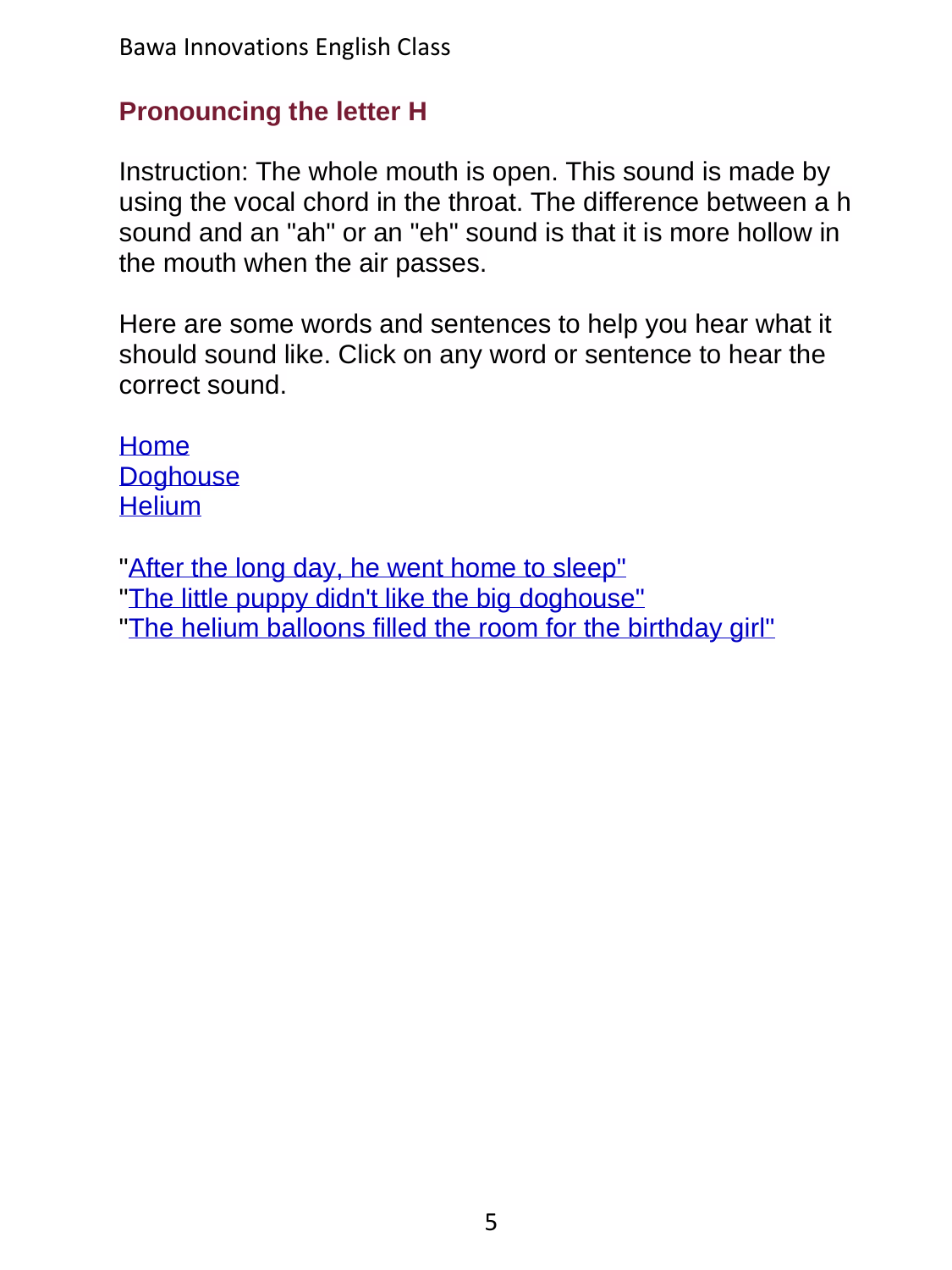## **Pronouncing the letters F and V**

Instruction: Press the top front teeth against the bottom lip and release as you blow air out.

Here are some words and sentences to help you hear what they should sound like. Click on any word or sentence to hear the correct sound.

**[Fiction](../../ShortAudio/Pronunciation/06Pronounce_FV/06Pronounce_FV_S2.mp3)** [Inflicted](../../ShortAudio/Pronunciation/06Pronounce_FV/06Pronounce_FV_S3.mp3) [Laugh](../../ShortAudio/Pronunciation/06Pronounce_FV/06Pronounce_FV_S4.mp3)

["Even though the story was a fiction, the children were afraid"](../../ShortAudio/Pronunciation/06Pronounce_FV/06Pronounce_FV_S5.mp3) ["The damage the car inflicted was too severe to fix"](../../ShortAudio/Pronunciation/06Pronounce_FV/06Pronounce_FV_S6.mp3) ["His laugh was so loud, the whole floor was shaking"](../../ShortAudio/Pronunciation/06Pronounce_FV/06Pronounce_FV_S7.mp3)

[Vase](../../ShortAudio/Pronunciation/06Pronounce_FV/06Pronounce_FV_S8.mp3) **[Curveball](../../ShortAudio/Pronunciation/06Pronounce_FV/06Pronounce_FV_S9.mp3) [Believe](../../ShortAudio/Pronunciation/06Pronounce_FV/06Pronounce_FV_S10.mp3)** 

["This vase is over a hundred years old and is very important to](../../ShortAudio/Pronunciation/06Pronounce_FV/06Pronounce_FV_S11.mp3)  [the country"](../../ShortAudio/Pronunciation/06Pronounce_FV/06Pronounce_FV_S11.mp3)

["The batter had a hard time hitting the curveball"](../../ShortAudio/Pronunciation/06Pronounce_FV/06Pronounce_FV_S12.mp3) ["Whether you believe it or not, I was victorious"](../../ShortAudio/Pronunciation/06Pronounce_FV/06Pronounce_FV_S13.mp3)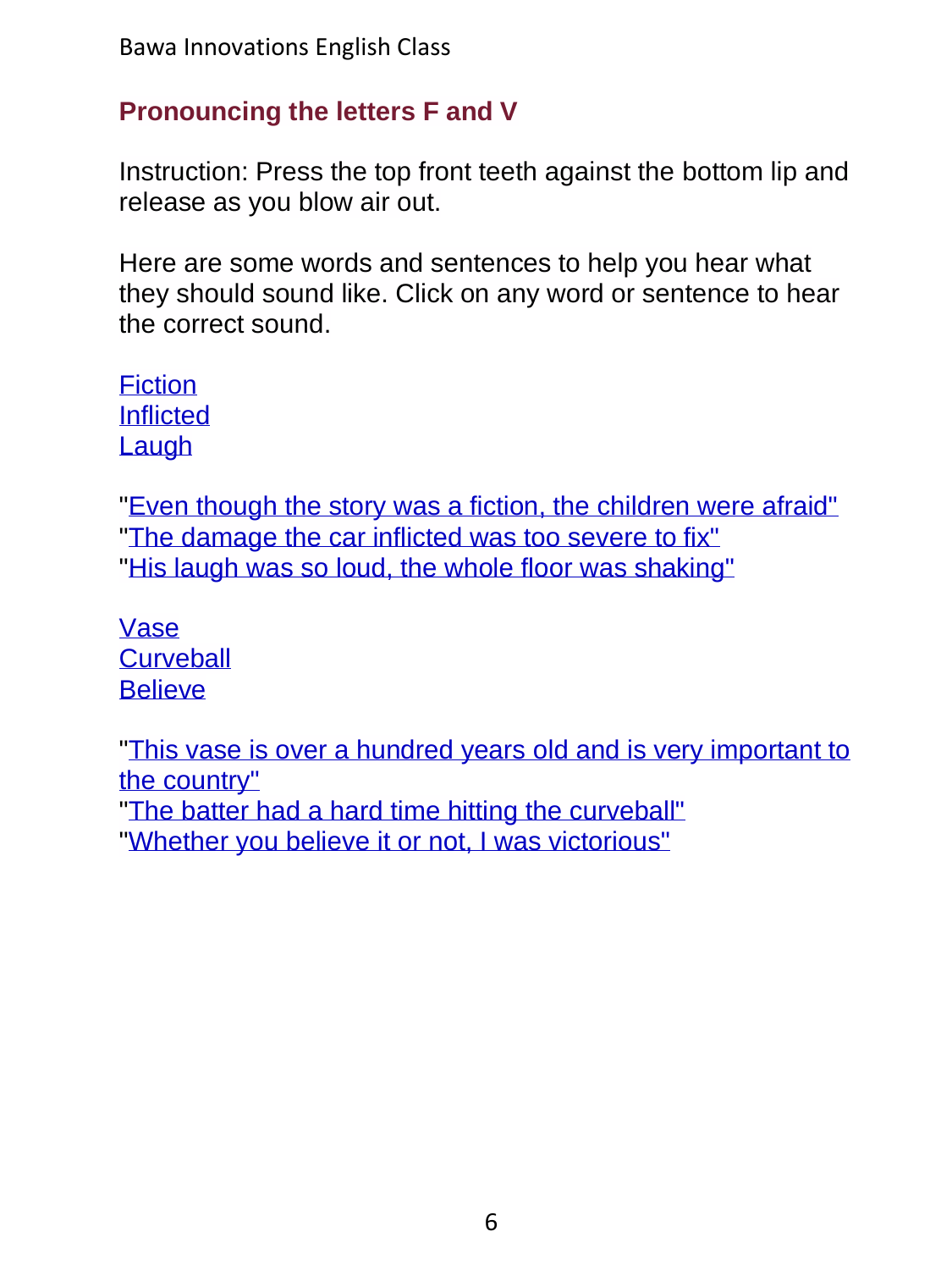# **Pronouncing the letters S and Z**

Instruction: Slightly press the middle portion or your tongue to the top of your mouth. More pressure should be on the side of the tongue than the center as you press the top portion of your mouth. Then blow air outward through the small opening.

Here are some words and sentences to help you hear what they should sound like. Click on any word or sentence to hear the correct sound.

**[Salad](../../ShortAudio/Pronunciation/07Pronounce_SZ/07Pronounce_SZ_S2.mp3) [Massive](../../ShortAudio/Pronunciation/07Pronounce_SZ/07Pronounce_SZ_S3.mp3) [House](../../ShortAudio/Pronunciation/07Pronounce_SZ/07Pronounce_SZ_S4.mp3)** 

["He bought some lettuce to make salad for dinner"](../../ShortAudio/Pronunciation/07Pronounce_SZ/07Pronounce_SZ_S5.mp3) ["The massive tornado only left a few number of houses](../../ShortAudio/Pronunciation/07Pronounce_SZ/07Pronounce_SZ_S6.mp3)  [standing"](../../ShortAudio/Pronunciation/07Pronounce_SZ/07Pronounce_SZ_S6.mp3) ["The small green house was on a large piece of land"](../../ShortAudio/Pronunciation/07Pronounce_SZ/07Pronounce_SZ_S7.mp3)

**[Zebra](../../ShortAudio/Pronunciation/07Pronounce_SZ/07Pronounce_SZ_S8.mp3)** [Resume](../../ShortAudio/Pronunciation/07Pronounce_SZ/07Pronounce_SZ_S9.mp3) [Rose](../../ShortAudio/Pronunciation/07Pronounce_SZ/07Pronounce_SZ_S10.mp3)

["The zebra was too quick for the lion"](../../ShortAudio/Pronunciation/07Pronounce_SZ/07Pronounce_SZ_S11.mp3) ["The game will resume after a brief intermission"](../../ShortAudio/Pronunciation/07Pronounce_SZ/07Pronounce_SZ_S12.mp3) ["The cozy house had a beautiful rose bush in the backyard"](../../ShortAudio/Pronunciation/07Pronounce_SZ/07Pronounce_SZ_S13.mp3)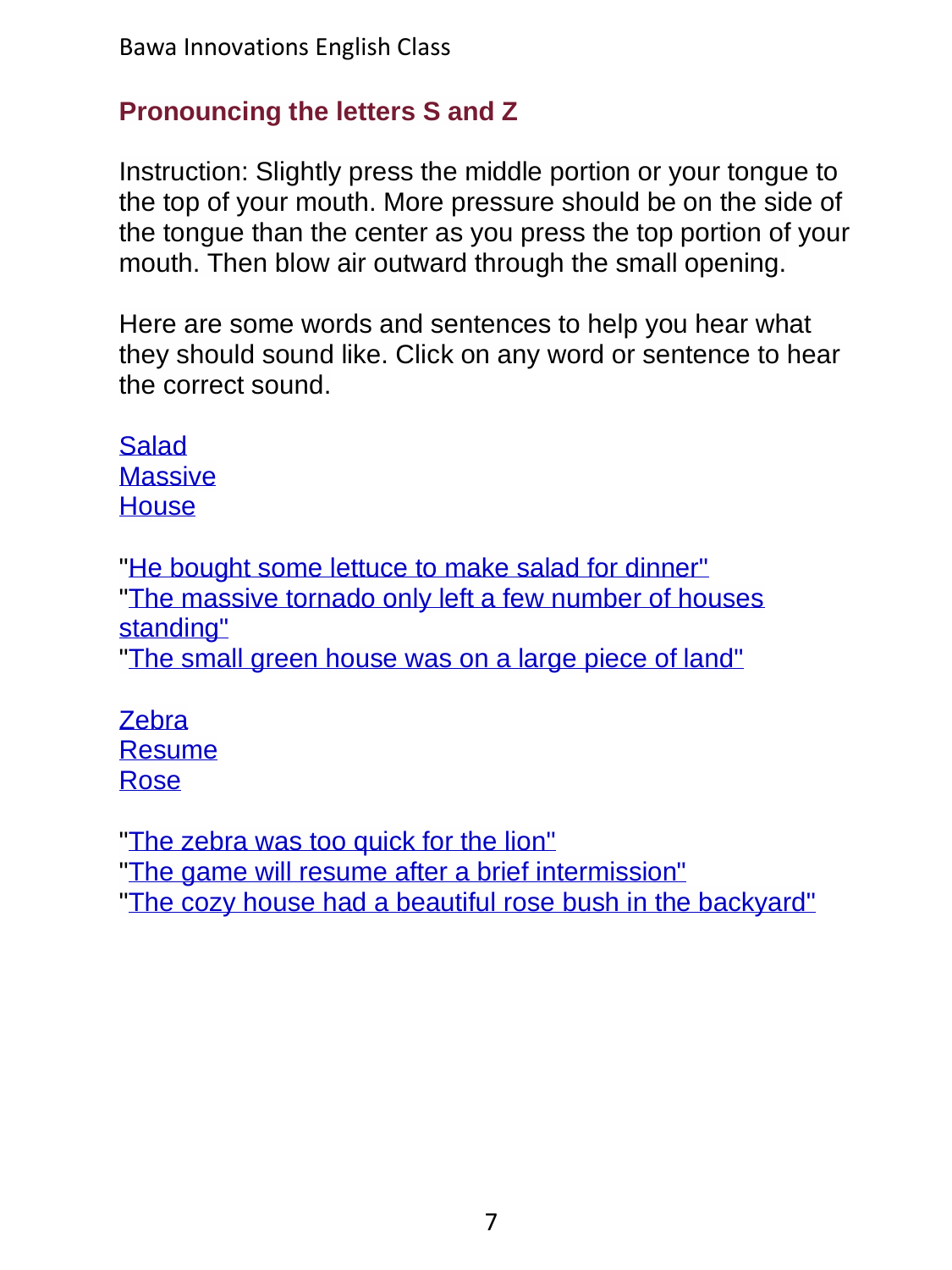## **Pronouncing the letters M, N, and NG**

Instruction: These three sounds are mostly made with the nasal pathway. For M, press the lips together and make a sound blowing air out of the nose. For N, press the tongue on top of the upper portion of the mouth and blow air out of the nose. And for NG, press the very rear portion of the tongue and upper mouth together and blow air out of the nose.

These three sounds are made the same way using the air you breath out of the nose. The only difference is the lip and mouth position. If you plug your nose and try to make this sound, it will not be correct.

Here are some words and sentences to help you hear what they should sound like. Click on any word or sentence to hear the correct sound.

**[Mary](../../ShortAudio/Pronunciation/08Pronounce_MN_NG/08Pronounce_MN_NG_S2.mp3)** [Amount](../../ShortAudio/Pronunciation/08Pronounce_MN_NG/08Pronounce_MN_NG_S3.mp3) [Drum](../../ShortAudio/Pronunciation/08Pronounce_MN_NG/08Pronounce_MN_NG_S4.mp3) ["Mary was very moody after the mid-term exam"](../../ShortAudio/Pronunciation/08Pronounce_MN_NG/08Pronounce_MN_NG_S5.mp3) ["The amount of sugar she used for the muffins was perfect"](../../ShortAudio/Pronunciation/08Pronounce_MN_NG/08Pronounce_MN_NG_S6.mp3) ["Stop beating the drum at 1 in the morning"](../../ShortAudio/Pronunciation/08Pronounce_MN_NG/08Pronounce_MN_NG_S7.mp3) **[Nice](../../ShortAudio/Pronunciation/08Pronounce_MN_NG/08Pronounce_MN_NG_S8.mp3) [Nancy](../../ShortAudio/Pronunciation/08Pronounce_MN_NG/08Pronounce_MN_NG_S9.mp3) [Pedestrian](../../ShortAudio/Pronunciation/08Pronounce_MN_NG/08Pronounce_MN_NG_S10.mp3)** ["They could not be any nicer."](../../ShortAudio/Pronunciation/08Pronounce_MN_NG/08Pronounce_MN_NG_S11.mp3) ["Nancy was not herself that morning"](../../ShortAudio/Pronunciation/08Pronounce_MN_NG/08Pronounce_MN_NG_S12.mp3) ["The pedestrian helped the old lady cross the street"](../../ShortAudio/Pronunciation/08Pronounce_MN_NG/08Pronounce_MN_NG_S13.mp3) **[Bring](../../ShortAudio/Pronunciation/08Pronounce_MN_NG/08Pronounce_MN_NG_S14.mp3) [Dancing](../../ShortAudio/Pronunciation/08Pronounce_MN_NG/08Pronounce_MN_NG_S15.mp3)** ["Tell the young maid to bring the mop"](../../ShortAudio/Pronunciation/08Pronounce_MN_NG/08Pronounce_MN_NG_S16.mp3) ["The couple were dancing all night long"](../../ShortAudio/Pronunciation/08Pronounce_MN_NG/08Pronounce_MN_NG_S17.mp3)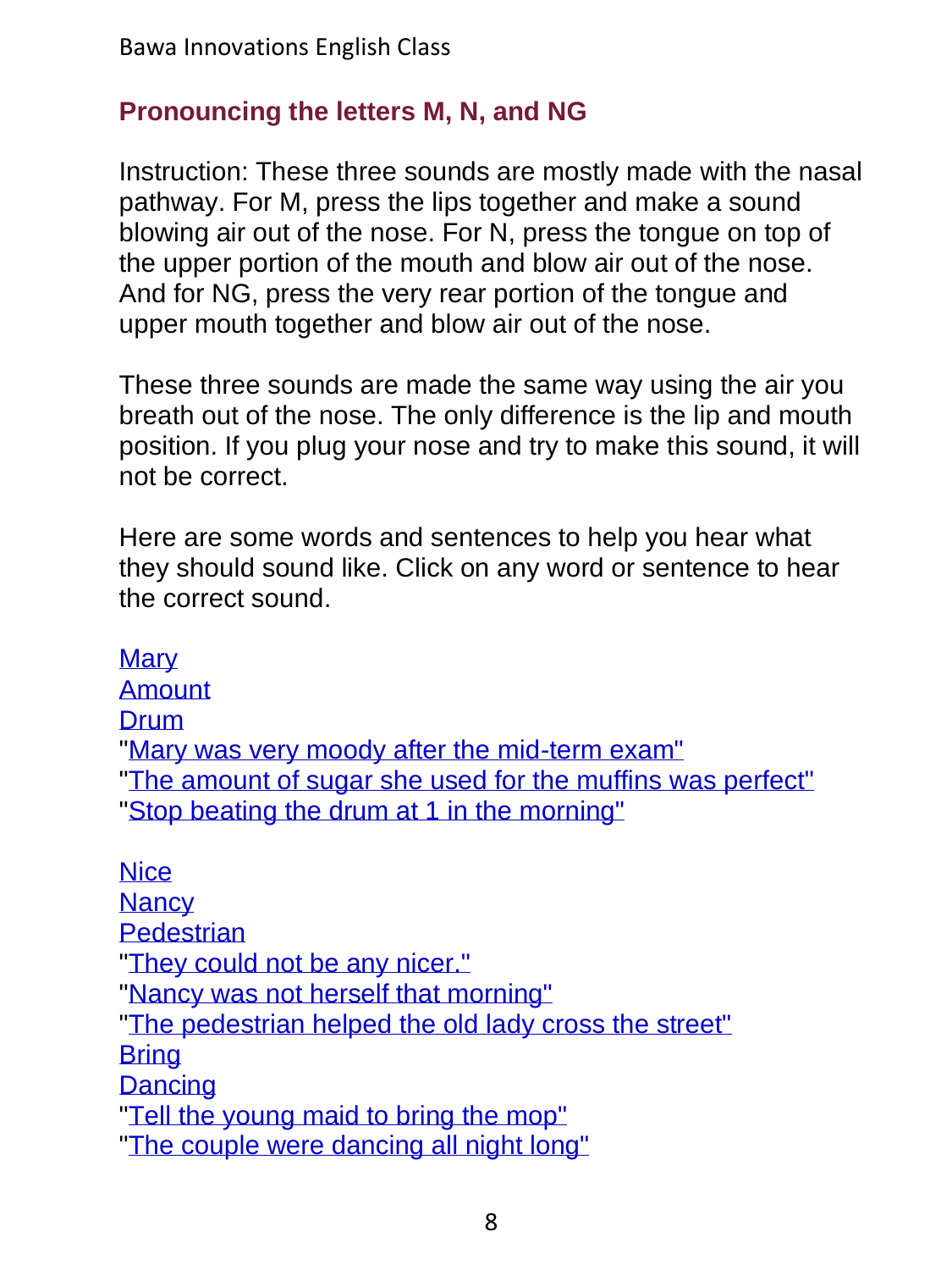# **Pronouncing the letter L**

Instruction: Slightly press the tip of your tongue on the top portion of your mouth. The position of the mouth is similar to the D and T sound, but is much softer.

Here are some words and sentences to help you hear what they should sound like. Click on any word or sentence to hear the correct sound.

[Little](../../ShortAudio/Pronunciation/09Pronounce_L/09Pronounce_L_S2.mp3) **[Reflect](../../ShortAudio/Pronunciation/09Pronounce_L/09Pronounce_L_S3.mp3)** [All](../../ShortAudio/Pronunciation/09Pronounce_L/09Pronounce_L_S4.mp3)

["The little cat was chasing the mouse below the deck"](../../ShortAudio/Pronunciation/09Pronounce_L/09Pronounce_L_S5.mp3) "He often came to this quiet place to reflect on his [performance"](../../ShortAudio/Pronunciation/09Pronounce_L/09Pronounce_L_S6.mp3) ["All the people were laughing at his jokes"](../../ShortAudio/Pronunciation/09Pronounce_L/09Pronounce_L_S7.mp3)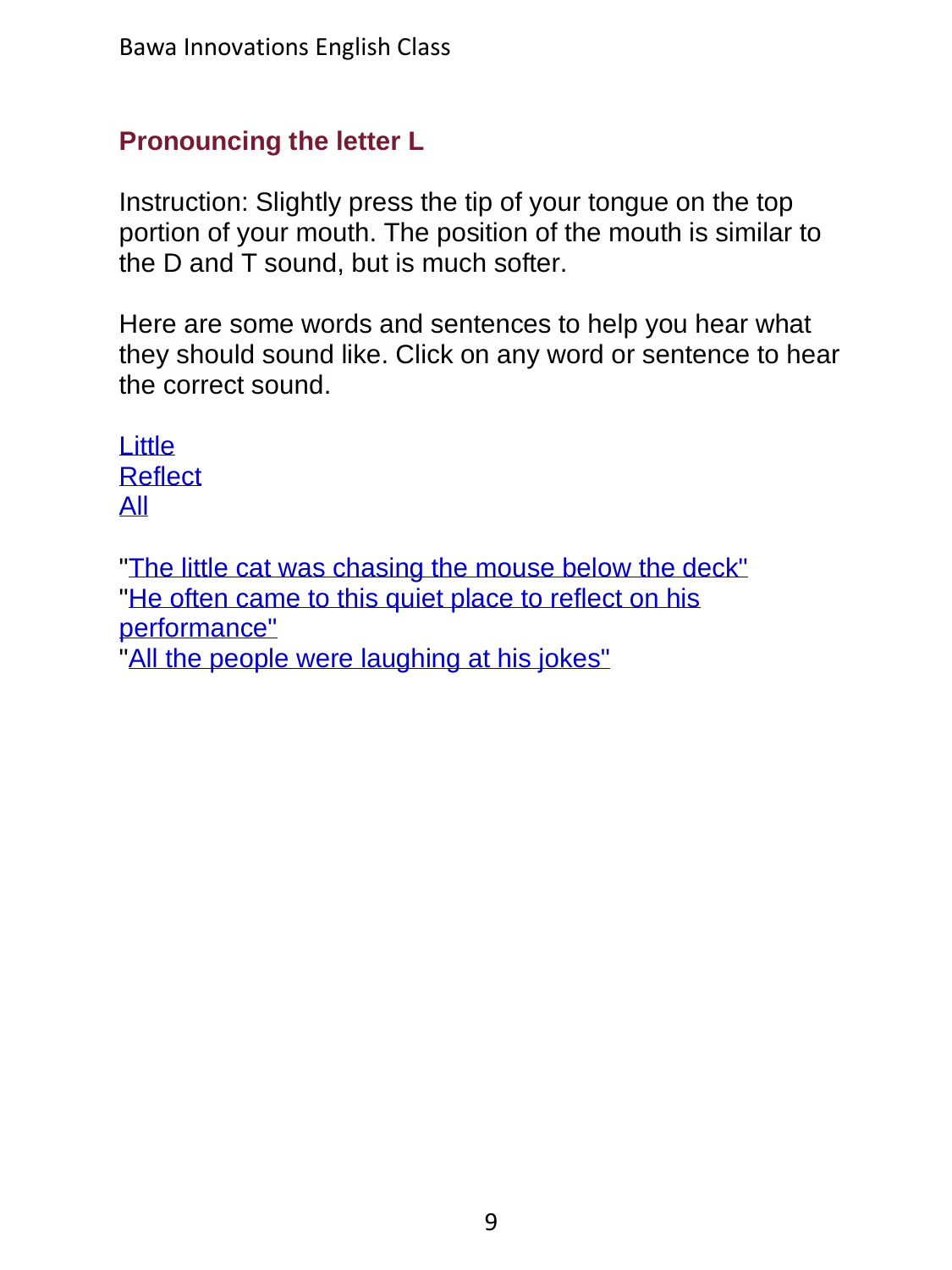## **Pronouncing the letter R**

The letter R is difficult for many English learners. I will try to provide a good explanation with many examples to help students practice pronouncing the letter R.

Instruction: To successfully make the R sound, curl the tongue upward without touching the top portion of the mouth. You should also curl the sides of the tongue upward so it is very close to the upper molars. In this position, make a roaring sound like a lion forcing air out of the nose and mouth at the same time. If you are confused about how you should position the tongue, try to make the shape of a bowl with your tongue. The sides should touch the top, but the tip of the tongue should not touch the top part of the mouth.

Here are some words and sentences to help you hear what they should sound like. Click on any word or sentence to hear the correct sound.

**[Racing](../../ShortAudio/Pronunciation/10Pronounce_R/10Pronounce_R_S2.mp3)** [Road](../../ShortAudio/Pronunciation/10Pronounce_R/10Pronounce_R_S3.mp3) **[Growl](../../ShortAudio/Pronunciation/10Pronounce_R/10Pronounce_R_S4.mp3) [Carry](../../ShortAudio/Pronunciation/10Pronounce_R/10Pronounce_R_S5.mp3)** [Very](../../ShortAudio/Pronunciation/10Pronounce_R/10Pronounce_R_S6.mp3) [Faster](../../ShortAudio/Pronunciation/10Pronounce_R/10Pronounce_R_S7.mp3)

["He got a speeding ticket for racing"](../../ShortAudio/Pronunciation/10Pronounce_R/10Pronounce_R_S8.mp3) ["The road home is usually long and lonely"](../../ShortAudio/Pronunciation/10Pronounce_R/10Pronounce_R_S9.mp3) ["The dog was growling at the cat"](../../ShortAudio/Pronunciation/10Pronounce_R/10Pronounce_R_S10.mp3) ["She hurt her leg so he had to carry her home"](../../ShortAudio/Pronunciation/10Pronounce_R/10Pronounce_R_S11.mp3) ["You did a very good job"](../../ShortAudio/Pronunciation/10Pronounce_R/10Pronounce_R_S12.mp3) ["If the zebra doesn't run any faster, the lion will catch up"](../../ShortAudio/Pronunciation/10Pronounce_R/10Pronounce_R_S13.mp3)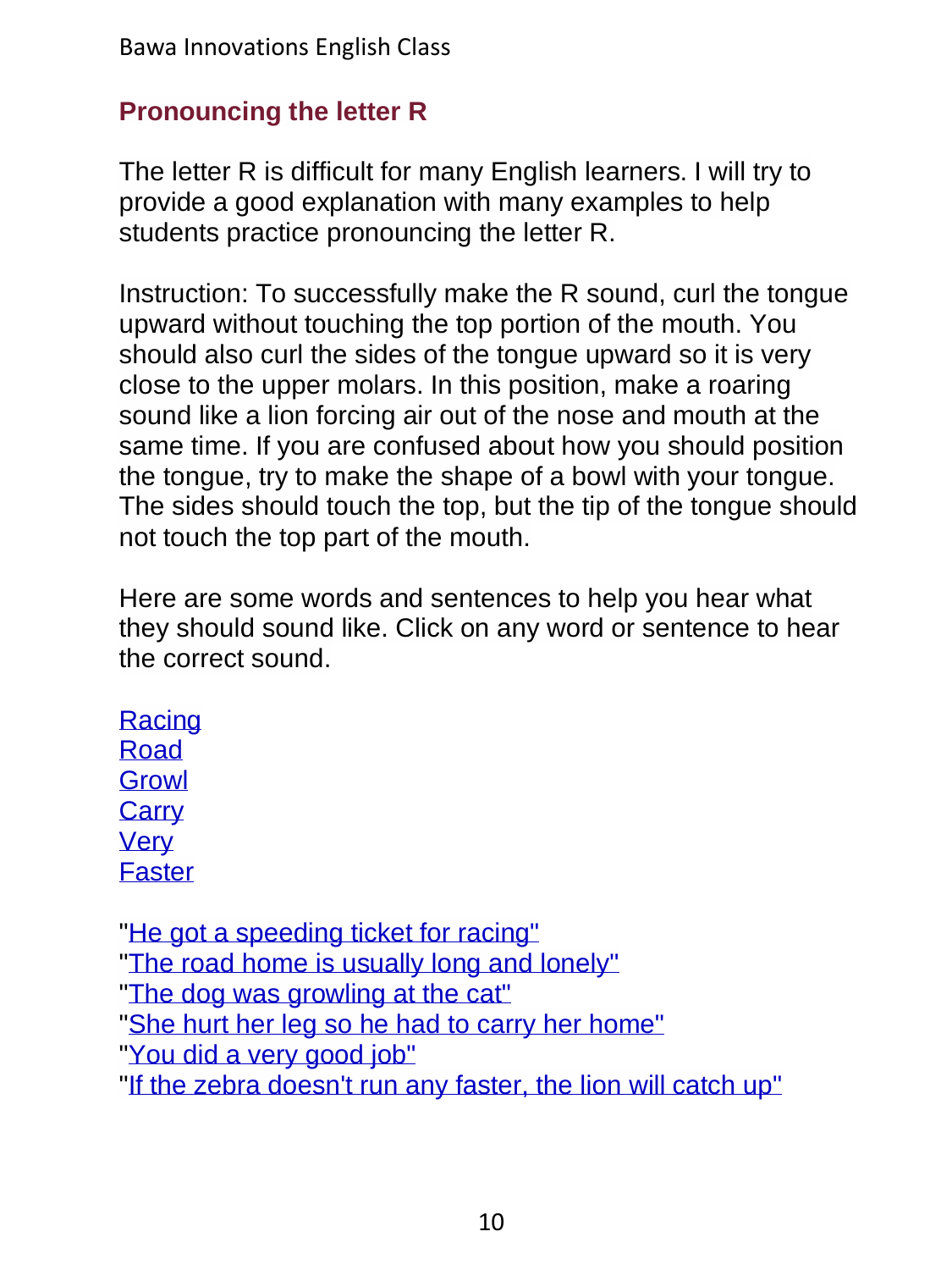## **Pronouncing the letter W**

Pronunciation for the W sound is not too difficult. This sound is very close to vowel sounds.

Instruction: Make the lips narrow and close to each other without the lips touching. Also make the inside of the mouth closer together. Then move the lips and mouth further apart as you make this sound.

Here are some words and sentences to help you hear what they should sound like. Click on any word or sentence to hear the correct sound.

**[When](../../ShortAudio/Pronunciation/11Pronounce_W/11Pronounce_W_S2.mp3) [Work](../../ShortAudio/Pronunciation/11Pronounce_W/11Pronounce_W_S3.mp3)** [Away](../../ShortAudio/Pronunciation/11Pronounce_W/11Pronounce_W_S4.mp3)

["When will you do your homework"](../../ShortAudio/Pronunciation/11Pronounce_W/11Pronounce_W_S5.mp3) ["Who is going to drive you to work"](../../ShortAudio/Pronunciation/11Pronounce_W/11Pronounce_W_S6.mp3) ["How far away do you live"](../../ShortAudio/Pronunciation/11Pronounce_W/11Pronounce_W_S7.mp3)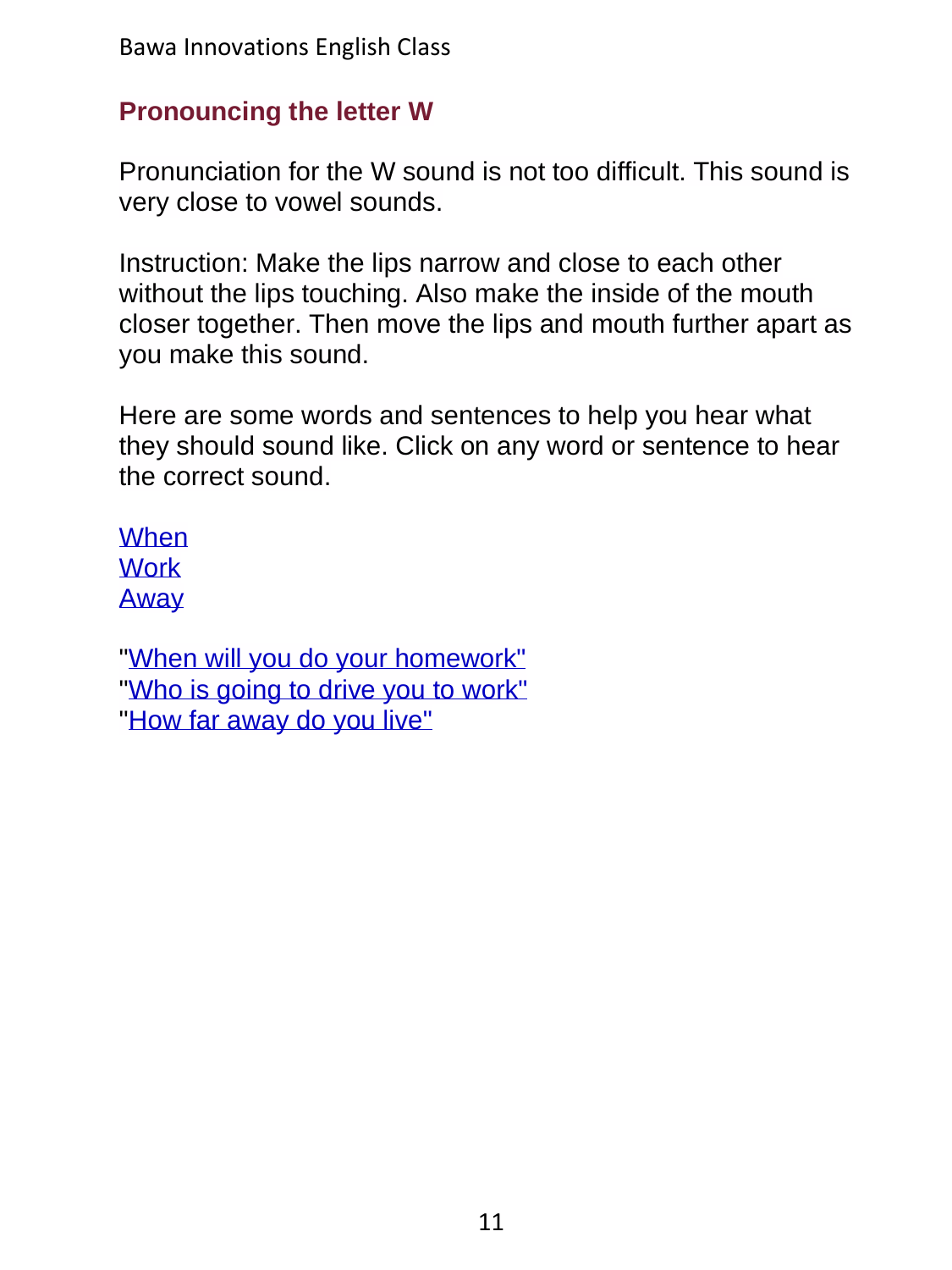## **Pronouncing the letter Y**

The Y sound is easy to pronounce. Just like the letter W, it is also very close to a vowel sound.

Instruction: Elevate the middle portion of your tongue without touching the roof of the mouth. Basically, you are making the shape of your tongue into a small rainbow shape. As you make the sound, move the tongue away from the roof of the mouth. Here are some words and sentences to help you hear what they should sound like. Click on any word or sentence to hear the correct sound.

[Yellow](../../ShortAudio/Pronunciation/12Pronounce_Y/12Pronounce_Y_S2.mp3) **Canvon** 

["You need to get yellow onions"](../../ShortAudio/Pronunciation/12Pronounce_Y/12Pronounce_Y_S4.mp3) ["The Grand Canyon is a magnificent](../../ShortAudio/Pronunciation/12Pronounce_Y/12Pronounce_Y_S5.mp3) place"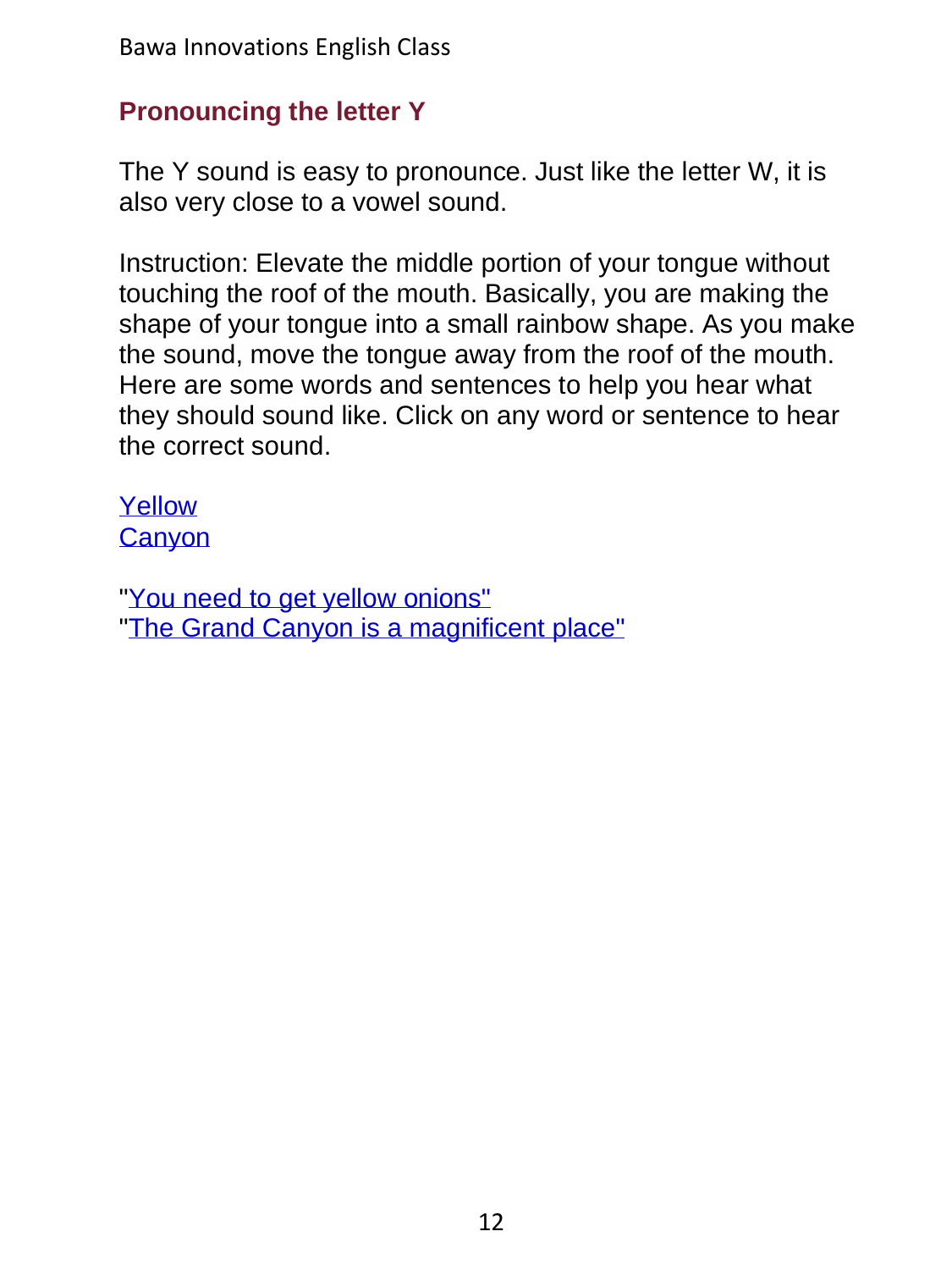Bawa Innovations English Class

#### **Pronouncing the sound TH**

Instruction: To create the TH sound, place the tongue on the bottom of the upper tooth. Your tongue should almost be sticking out. Then blow air between the tongue and the top teeth.

Here are some words and sentences to help you hear what they should sound like. Click on any word or sentence to hear the correct sound.

**[There](../../ShortAudio/Pronunciation/13Pronounce_TH/13Pronounce_TH_S2.mp3) [Toothpaste](../../ShortAudio/Pronunciation/13Pronounce_TH/13Pronounce_TH_S3.mp3) [Bath](../../ShortAudio/Pronunciation/13Pronounce_TH/13Pronounce_TH_S4.mp3)** 

["There is a bike in front of that store"](../../ShortAudio/Pronunciation/13Pronounce_TH/13Pronounce_TH_S5.mp3)

["Brush your teeth with a toothpaste that has fluoride"](../../ShortAudio/Pronunciation/13Pronounce_TH/13Pronounce_TH_S6.mp3)

"My son played in the [mud puddle, so I am going to give him a](../../ShortAudio/Pronunciation/13Pronounce_TH/13Pronounce_TH_S7.mp3)  [bath"](../../ShortAudio/Pronunciation/13Pronounce_TH/13Pronounce_TH_S7.mp3)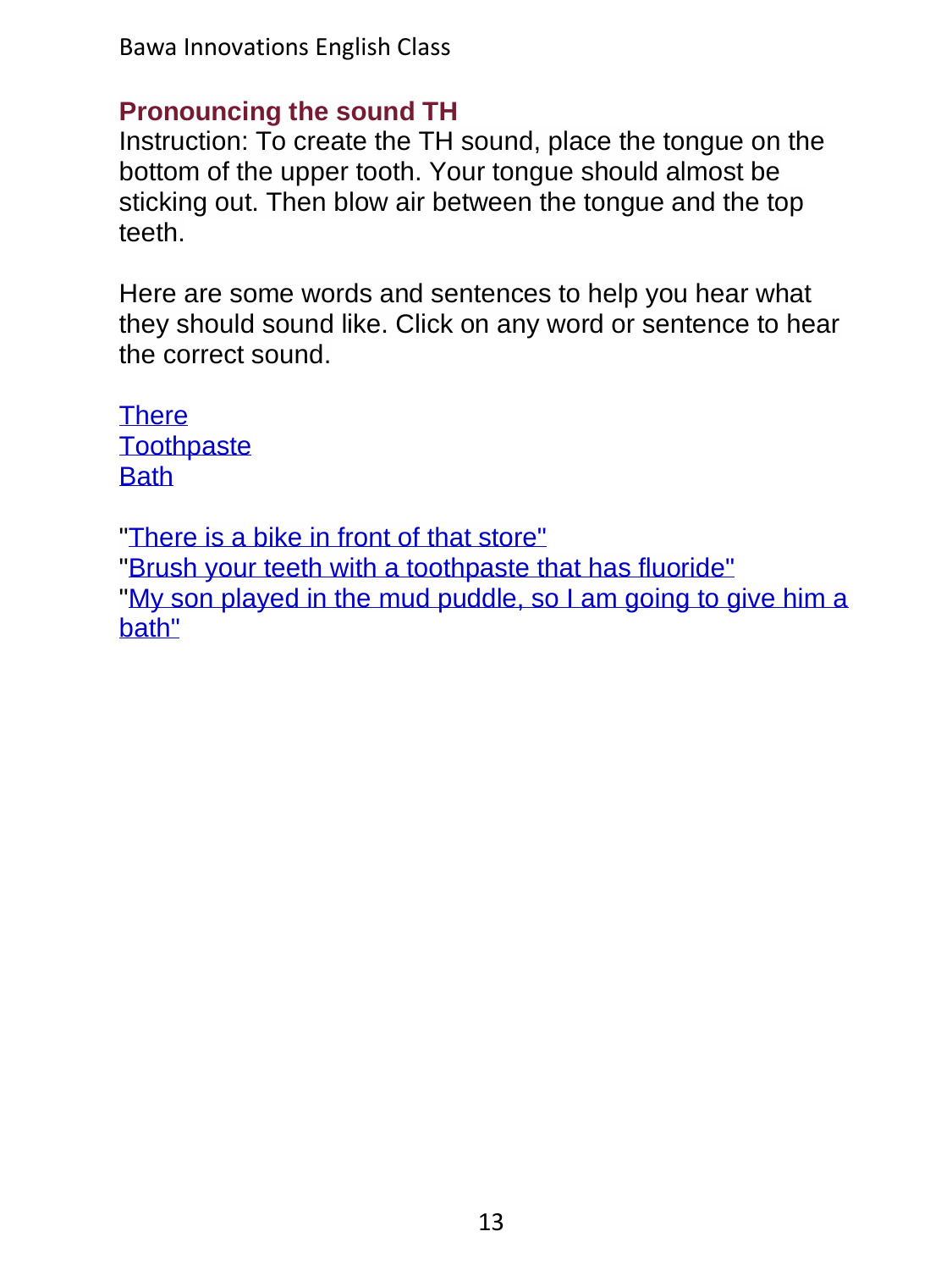## **Pronouncing the sound SH**

Instruction: To create the SH sound you should make your mouth in a small position. Bring the top and bottom teeth close together without having them touch. Also, curve the tongue so the middle portion of the tongue is elevated slightly.

Here are some words and sentences to help you hear what they should sound like. Click on any word or sentence to hear the correct sound.

**[Shape](../../ShortAudio/Pronunciation/14Pronounce_SH/14Pronounce_SH_S2.mp3)** [Hash brown](../../ShortAudio/Pronunciation/14Pronounce_SH/14Pronounce_SH_S3.mp3) **[Hush](../../ShortAudio/Pronunciation/14Pronounce_SH/14Pronounce_SH_S4.mp3)** 

["The shape of that shoe was very unique"](../../ShortAudio/Pronunciation/14Pronounce_SH/14Pronounce_SH_S5.mp3) ["Hash browns are my favorite breakfast item"](../../ShortAudio/Pronunciation/14Pronounce_SH/14Pronounce_SH_S6.mp3) ["Hush! The show is about to start"](../../ShortAudio/Pronunciation/14Pronounce_SH/14Pronounce_SH_S7.mp3)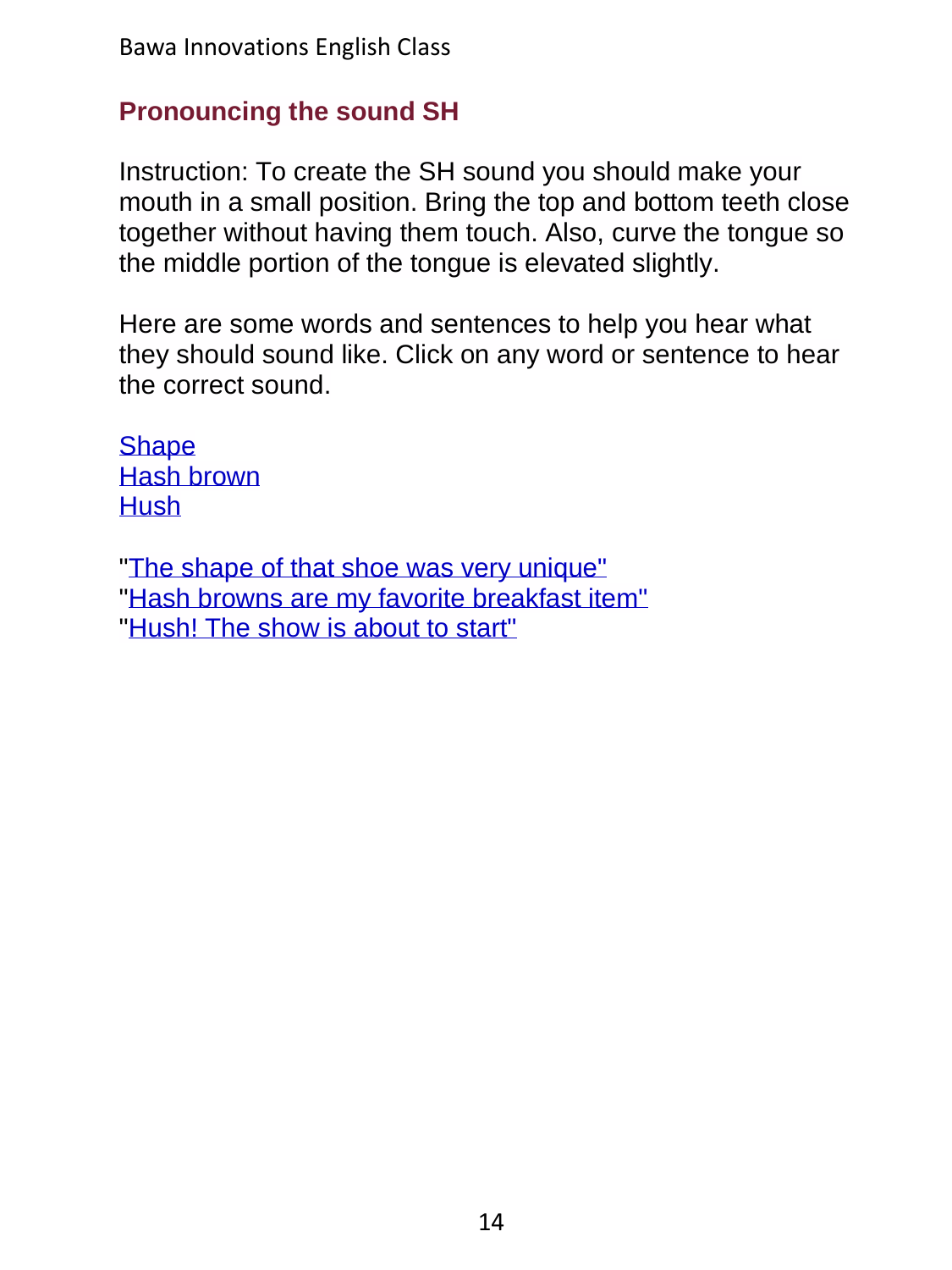## **Pronouncing the various sounds of the letter A**

There are multiple sounds using the letter A. The difference is where the sound is created within the mouth. There are sharp sounds, regular sounds, and hollow sounds. In order to pronounce the various sounds of A correctly, we should look at the differences and practice them separately.

First, the sound of A that comes from the front of the mouth are the opposite of hollow sounds so I will call them sharp sounds (although the A sound is not really sharp).

Here are some words that come from the front of the mouth.

**[Bat](../../ShortAudio/Pronunciation/15Pronounce_A/15Pronounce_A_S2.mp3) [Base](../../ShortAudio/Pronunciation/15Pronounce_A/15Pronounce_A_S3.mp3)** [Ate](../../ShortAudio/Pronunciation/15Pronounce_A/15Pronounce_A_S4.mp3) **[Great](../../ShortAudio/Pronunciation/15Pronounce_A/15Pronounce_A_S5.mp3)** [Fake](../../ShortAudio/Pronunciation/15Pronounce_A/15Pronounce_A_S6.mp3)

["The batter at bat was known to be a good slugger"](../../ShortAudio/Pronunciation/15Pronounce_A/15Pronounce_A_S7.mp3) ["He was running the bases so slow that he was thrown out at](../../ShortAudio/Pronunciation/15Pronounce_A/15Pronounce_A_S8.mp3)  [second"](../../ShortAudio/Pronunciation/15Pronounce_A/15Pronounce_A_S8.mp3)

["The little boy ate the whole pizza"](../../ShortAudio/Pronunciation/15Pronounce_A/15Pronounce_A_S9.mp3)

["He was a great man"](../../ShortAudio/Pronunciation/15Pronounce_A/15Pronounce_A_S10.mp3)

["It was hard to tell which one was real and which one was fake"](../../ShortAudio/Pronunciation/15Pronounce_A/15Pronounce_A_S11.mp3)

"A" Sounds that come from the center of the mouth are a little different. Pay close attention to the different sounds from the audio files and copy after what you hear.

**[Zebra](../../ShortAudio/Pronunciation/15Pronounce_A/15Pronounce_A_S12.mp3)** [Farmer](../../ShortAudio/Pronunciation/15Pronounce_A/15Pronounce_A_S13.mp3) [Barn](../../ShortAudio/Pronunciation/15Pronounce_A/15Pronounce_A_S14.mp3) **[Water](../../ShortAudio/Pronunciation/15Pronounce_A/15Pronounce_A_S15.mp3)**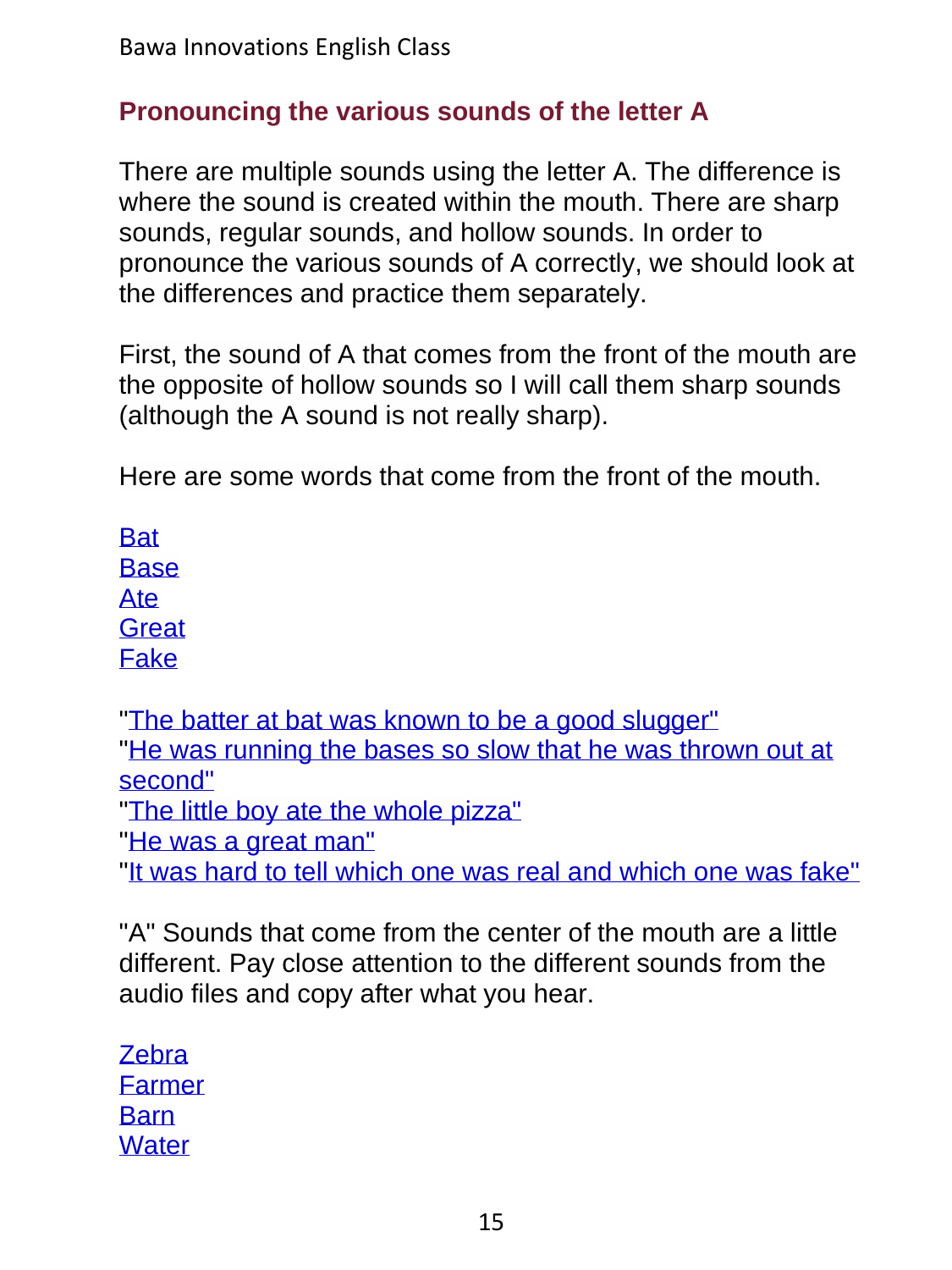["The constant kicking of the zebra made the tiger give up the](../../ShortAudio/Pronunciation/15Pronounce_A/15Pronounce_A_S16.mp3)  [attack"](../../ShortAudio/Pronunciation/15Pronounce_A/15Pronounce_A_S16.mp3)

["The farmer was tired from harvesting crops all day long"](../../ShortAudio/Pronunciation/15Pronounce_A/15Pronounce_A_S17.mp3) ["The barn was filled with animals"](../../ShortAudio/Pronunciation/15Pronounce_A/15Pronounce_A_S18.mp3)

["Clean water is not available in all countries"](../../ShortAudio/Pronunciation/15Pronounce_A/15Pronounce_A_S19.mp3)

Finally, the "A" sound that is hollow and deep comes from the rear of the mouth. You should put focus on creating the sound in the back of the mouth.

**[Clock](../../ShortAudio/Pronunciation/15Pronounce_A/15Pronounce_A_S20.mp3)** [Fall](../../ShortAudio/Pronunciation/15Pronounce_A/15Pronounce_A_S21.mp3) [Mall](../../ShortAudio/Pronunciation/15Pronounce_A/15Pronounce_A_S22.mp3) [Raw](../../ShortAudio/Pronunciation/15Pronounce_A/15Pronounce_A_S23.mp3)

["The clock wasn't moving because the batteries were dead"](../../ShortAudio/Pronunciation/15Pronounce_A/15Pronounce_A_S24.mp3) ["Fall is a busy shopping period for the Christmas](../../ShortAudio/Pronunciation/15Pronounce_A/15Pronounce_A_S25.mp3) season so the [malls are usually packed"](../../ShortAudio/Pronunciation/15Pronounce_A/15Pronounce_A_S25.mp3) ["Raw fish is very popular in Japan"](../../ShortAudio/Pronunciation/15Pronounce_A/15Pronounce_A_S26.mp3)

Review: Hear the difference between using the front, middle, and rear part of the mouth. [Ah \(front\)](../../ShortAudio/Pronunciation/15Pronounce_A/15Pronounce_A_S27.mp3)

[Ah \(middle\)](../../ShortAudio/Pronunciation/15Pronounce_A/15Pronounce_A_S28.mp3) [Ah \(Rear\)](../../ShortAudio/Pronunciation/15Pronounce_A/15Pronounce_A_S29.mp3)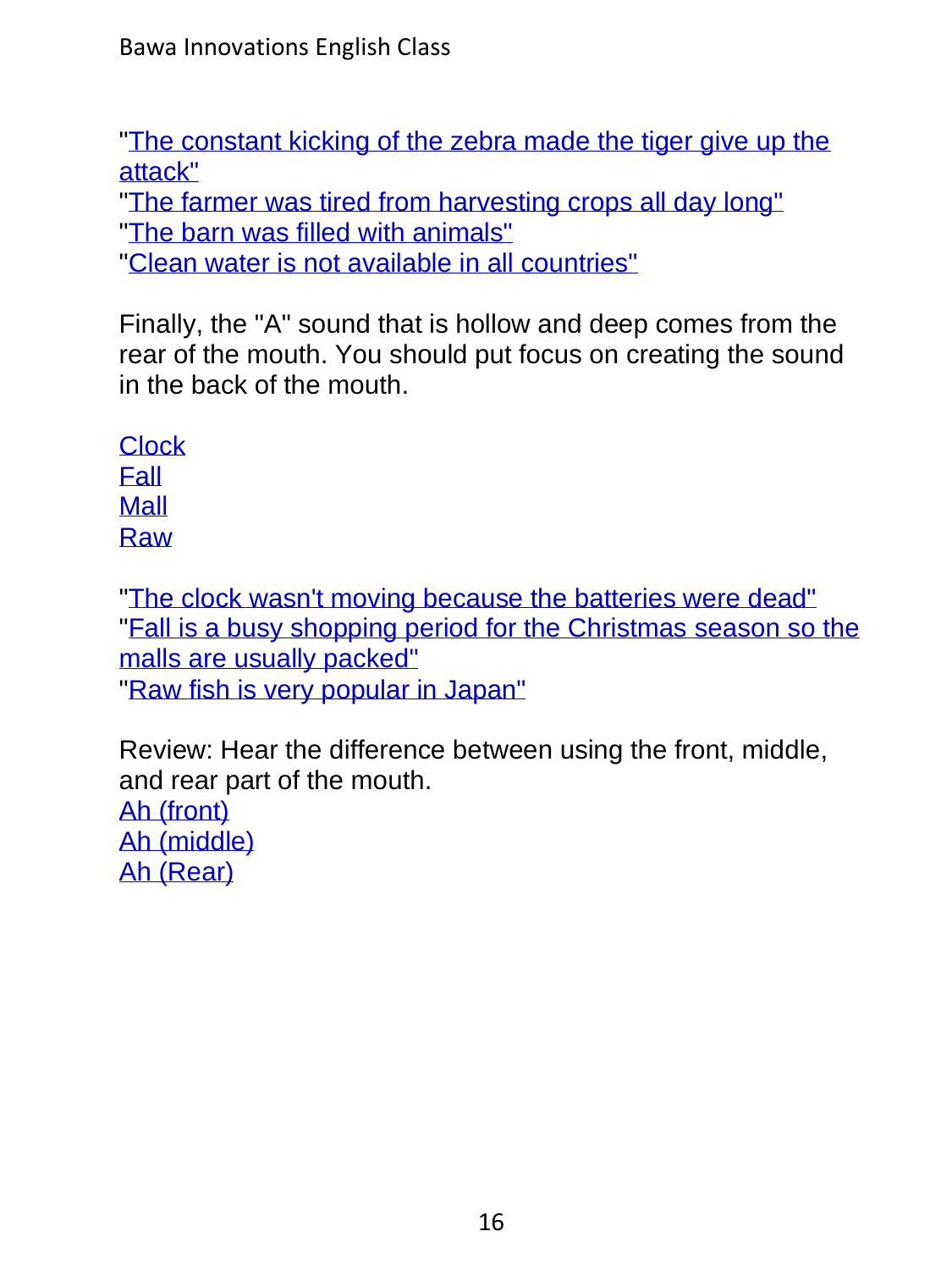## **Pronouncing the various sounds of the letter E**

There are three common sounds using the letter E. The ee sound is used with the front part of the mouth, the eh sound is used with the middle portion of the mouth, and the er sound is used with the rear portion of the mouth.

Here are some words that come from the front of the mouth using the sound ee.

[Meat](../../ShortAudio/Pronunciation/16Pronounce_E/16Pronounce_E_S2.mp3) [Week](../../ShortAudio/Pronunciation/16Pronounce_E/16Pronounce_E_S3.mp3) **[Beat](../../ShortAudio/Pronunciation/16Pronounce_E/16Pronounce_E_S4.mp3)** 

```
"Llike my meat fully cooked"
"What day of the week is it"
"If you beat me tonight, I'll buy you dinner"
```
An example of sounds coming from the middle portion of the mouth is seen through eh.

[Bet](../../ShortAudio/Pronunciation/16Pronounce_E/16Pronounce_E_S8.mp3) **[Bread](../../ShortAudio/Pronunciation/16Pronounce_E/16Pronounce_E_S9.mp3)** [Fed](../../ShortAudio/Pronunciation/16Pronounce_E/16Pronounce_E_S10.mp3)

["I will bet you that I will not lose tonight"](../../ShortAudio/Pronunciation/16Pronounce_E/16Pronounce_E_S11.mp3) ["We need to go to the grocery store to buy some bread"](../../ShortAudio/Pronunciation/16Pronounce_E/16Pronounce_E_S12.mp3) ["I am so fed up with him"](../../ShortAudio/Pronunciation/16Pronounce_E/16Pronounce_E_S13.mp3)

For sounds that come from the back part of the mouth, we can look at the sound er.

[Earth](../../ShortAudio/Pronunciation/16Pronounce_E/16Pronounce_E_S14.mp3) [Purr](../../ShortAudio/Pronunciation/16Pronounce_E/16Pronounce_E_S15.mp3)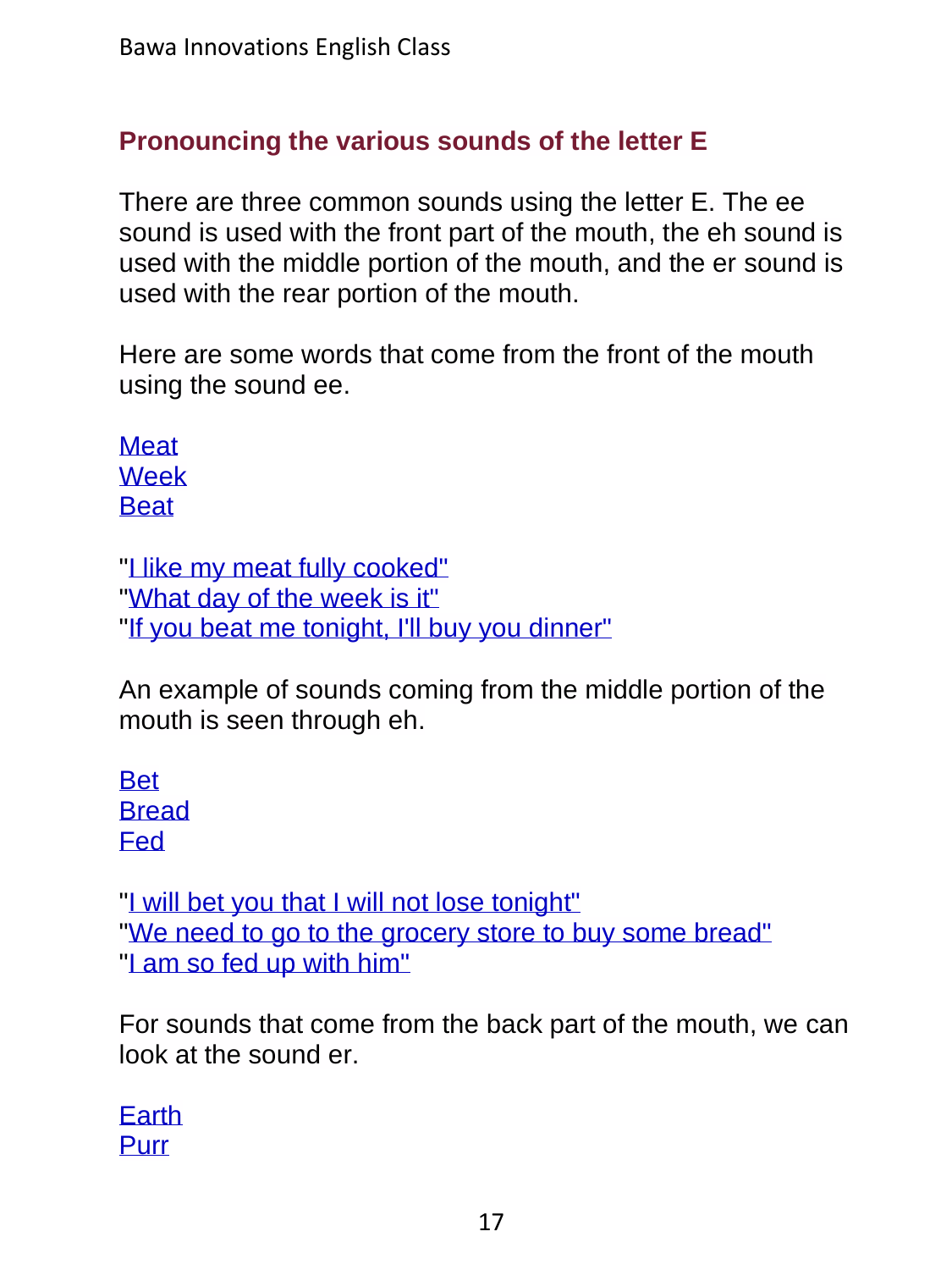Bawa Innovations English Class

#### **[After](../../ShortAudio/Pronunciation/16Pronounce_E/16Pronounce_E_S16.mp3)**

["The earth moves at a constant speed"](../../ShortAudio/Pronunciation/16Pronounce_E/16Pronounce_E_S17.mp3) ["The purr of the cat was all anyone could hear"](../../ShortAudio/Pronunciation/16Pronounce_E/16Pronounce_E_S18.mp3) ["I will go home after dinner"](../../ShortAudio/Pronunciation/16Pronounce_E/16Pronounce_E_S19.mp3)

Like most vowels, the sound of E varies according to which consonant is next to it. The R sound uses the middle to back portion of the mouth so combining the letter E with R makes it so you use the back portion of the mouth.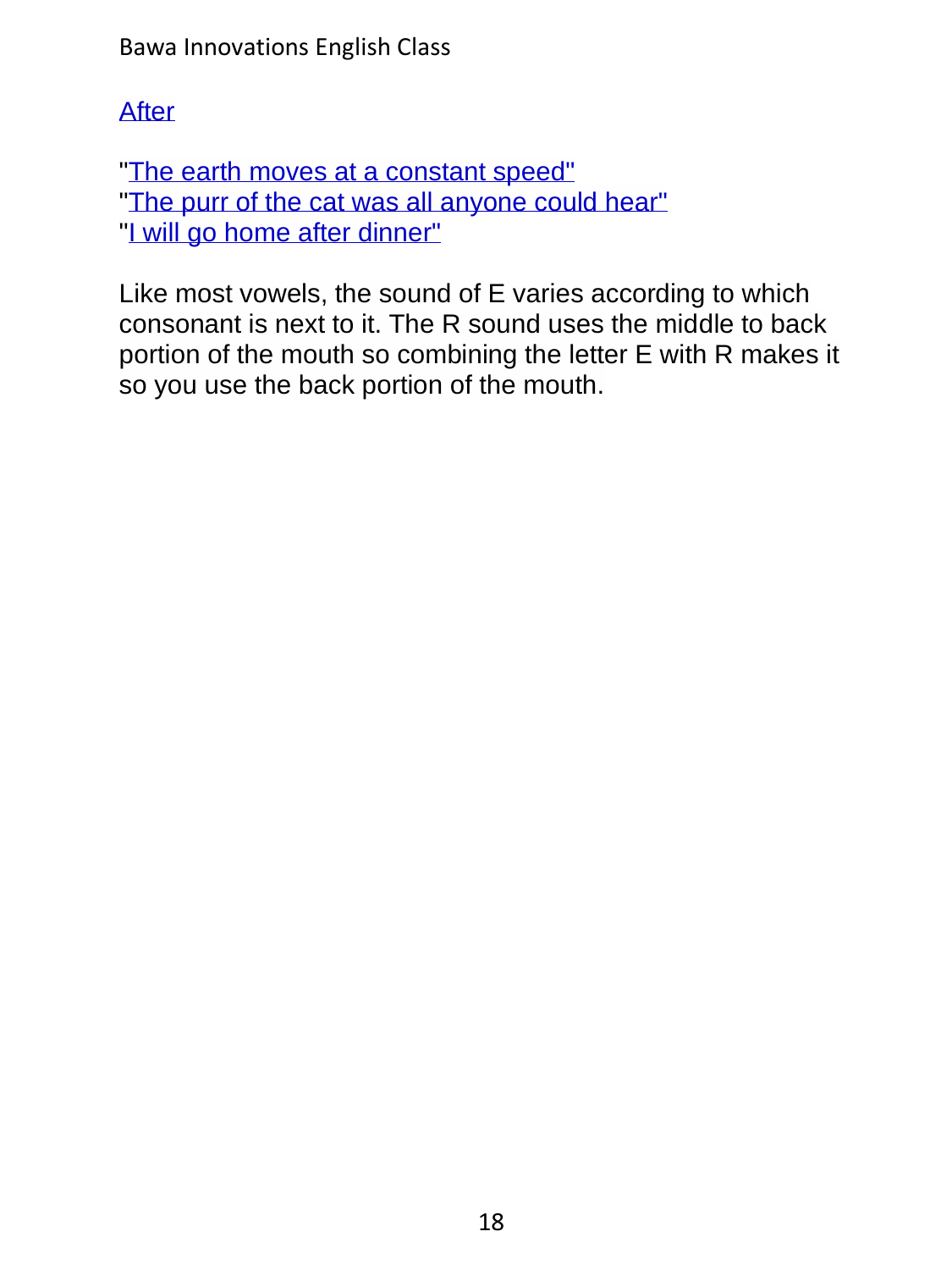## **Pronouncing the letter I**

There are two sounds using the letter I. The short of way saying "I" is very similar to the ee sound such as pin and win. The long sound is like the letter "I" that is actually considered a multi-vowel sound with A and I together such as pie and fry.

Let's first take a look at the short "I" sound.

[Swim](../../ShortAudio/Pronunciation/17Pronounce_I/17Pronounce_I_S2.mp3) [Primrose](../../ShortAudio/Pronunciation/17Pronounce_I/17Pronounce_I_S3.mp3) [Trim](../../ShortAudio/Pronunciation/17Pronounce_I/17Pronounce_I_S4.mp3) [Fish](../../ShortAudio/Pronunciation/17Pronounce_I/17Pronounce_I_S5.mp3)

["Do you know how to swim"](../../ShortAudio/Pronunciation/17Pronounce_I/17Pronounce_I_S6.mp3) ["How to grow primroses in your garden"](../../ShortAudio/Pronunciation/17Pronounce_I/17Pronounce_I_S7.mp3) ["You need to trim off the fat"](../../ShortAudio/Pronunciation/17Pronounce_I/17Pronounce_I_S8.mp3) ["The fin was small in comparison to the size of the fish"](../../ShortAudio/Pronunciation/17Pronounce_I/17Pronounce_I_S9.mp3)

The long "I" sound is a combination of "A" and "I" together. The sound starts with ah and ends with ee as in "I"

[Aisle](../../ShortAudio/Pronunciation/17Pronounce_I/17Pronounce_I_S10.mp3) **[Try](../../ShortAudio/Pronunciation/17Pronounce_I/17Pronounce_I_S11.mp3) [Comply](../../ShortAudio/Pronunciation/17Pronounce_I/17Pronounce_I_S12.mp3)** 

["Who is going to walk you down the aisle"](../../ShortAudio/Pronunciation/17Pronounce_I/17Pronounce_I_S13.mp3) ["Don't try so hard or you'll burn out before finishing"](../../ShortAudio/Pronunciation/17Pronounce_I/17Pronounce_I_S14.mp3) ["You should comply with all the rules and regulations"](../../ShortAudio/Pronunciation/17Pronounce_I/17Pronounce_I_S15.mp3)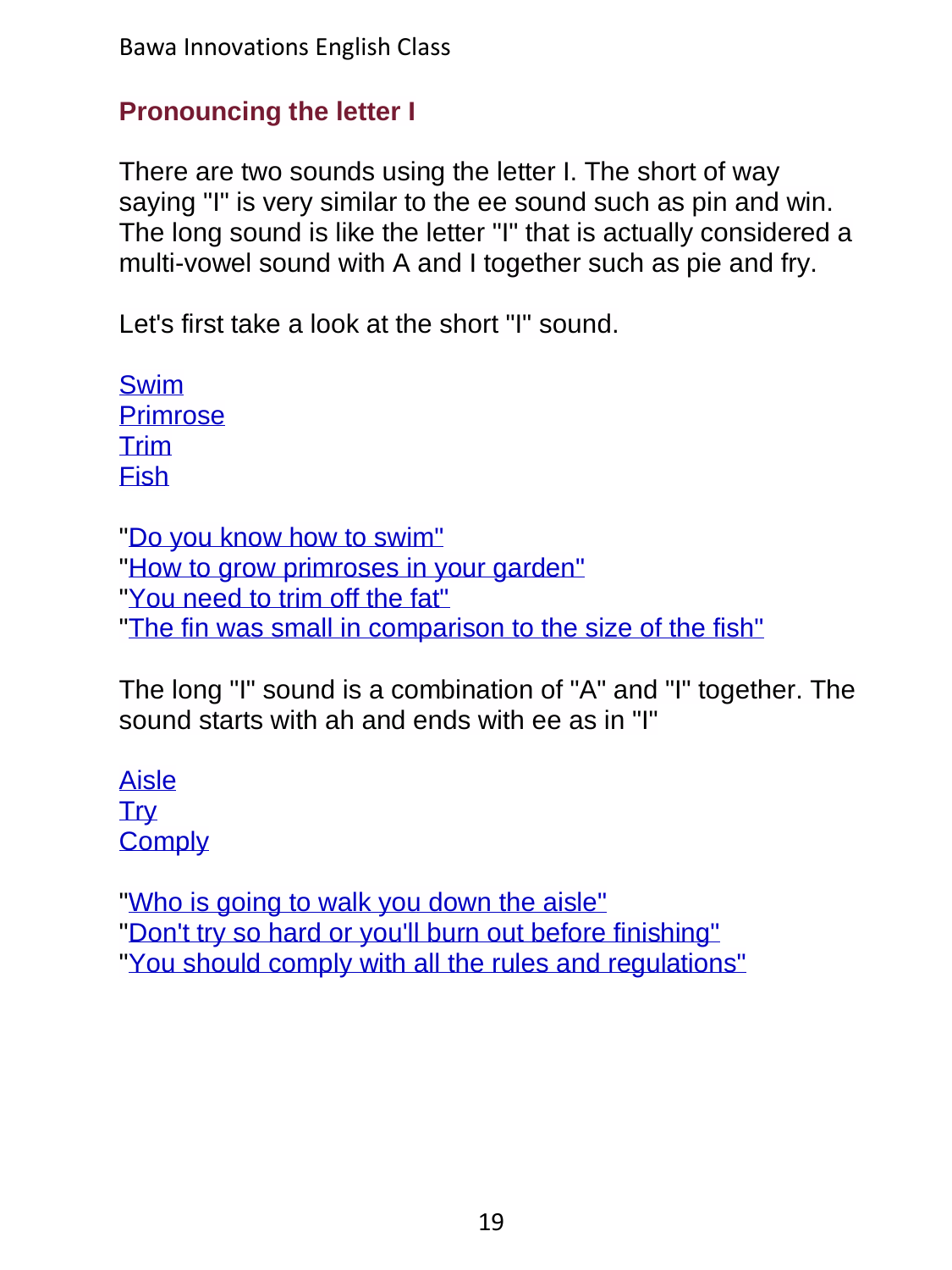# **Pronouncing the letter O**

There are multiple sounds using the letter O. In most cases, you make this sound with the rear portion of the mouth. You start with your mouth in an open state. Your tongue should also be away from the top part of the mouth. Then you make the sound by bringing in the lips in a circular manner and the tongue moving upward and towards the front of the mouth ending right in the middle.

If you combine the "oh" and "oo" sound, you have the sound of the letter "O". Along with these sounds, it is common to use "O" with other vowels such as "OU" as in Hour. We will see examples for all these types below.

Let's first take a look at the "oh" sound.

**[Boat](../../ShortAudio/Pronunciation/18Pronounce_O/18Pronounce_O_S2.mp3) [Older](../../ShortAudio/Pronunciation/18Pronounce_O/18Pronounce_O_S3.mp3)** [Mold](../../ShortAudio/Pronunciation/18Pronounce_O/18Pronounce_O_S4.mp3)

["He bought a nice big boat"](../../ShortAudio/Pronunciation/18Pronounce_O/18Pronounce_O_S5.mp3)

["My parents object to my girlfriend because she is much older](../../ShortAudio/Pronunciation/18Pronounce_O/18Pronounce_O_S6.mp3)  [than I am"](../../ShortAudio/Pronunciation/18Pronounce_O/18Pronounce_O_S6.mp3)

["The mold in the walls is a major cause for concern](../../ShortAudio/Pronunciation/18Pronounce_O/18Pronounce_O_S7.mp3)

Here are some examples of the "oo" sound.

**[True](../../ShortAudio/Pronunciation/18Pronounce_O/18Pronounce_O_S8.mp3) [Blue](../../ShortAudio/Pronunciation/18Pronounce_O/18Pronounce_O_S9.mp3)** [Flu](../../ShortAudio/Pronunciation/18Pronounce_O/18Pronounce_O_S10.mp3)

["The examination was in the standard true and false question](../../ShortAudio/Pronunciation/18Pronounce_O/18Pronounce_O_S11.mp3)  [format"](../../ShortAudio/Pronunciation/18Pronounce_O/18Pronounce_O_S11.mp3)

["My favorite color is blue"](../../ShortAudio/Pronunciation/18Pronounce_O/18Pronounce_O_S12.mp3)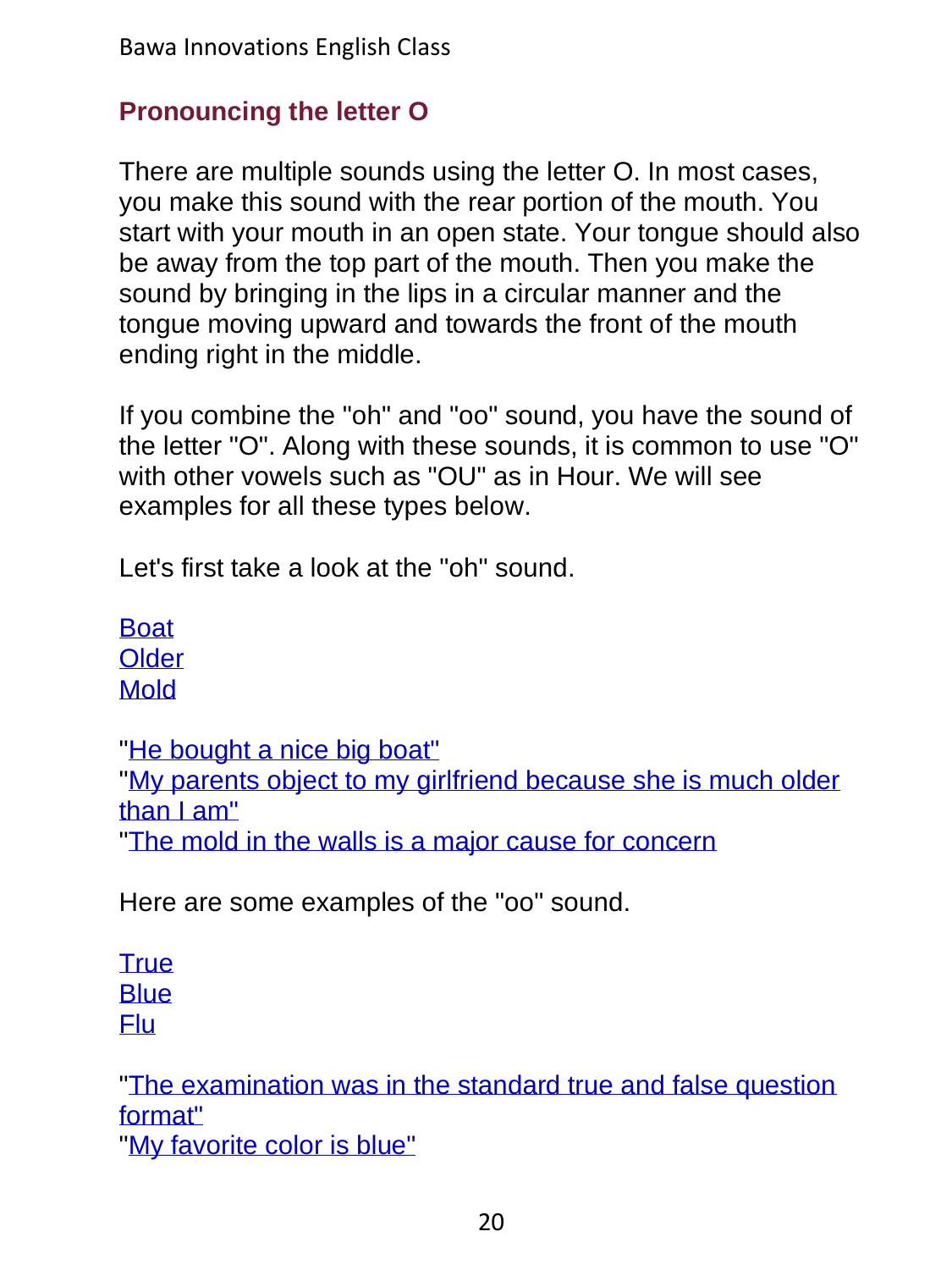Bawa Innovations English Class

["I got the flu this year because I didn't take the flu shot"](../../ShortAudio/Pronunciation/18Pronounce_O/18Pronounce_O_S13.mp3)

Two variations of the "O" sound is when it is combined with a different vowel. Let's take a look at them both.

The first one is when you combine "O" and "U". It starts with the "ah" sound and ends with the "oo" sound.

[Hour](../../ShortAudio/Pronunciation/18Pronounce_O/18Pronounce_O_S14.mp3) [Sour](../../ShortAudio/Pronunciation/18Pronounce_O/18Pronounce_O_S15.mp3) **[Coward](../../ShortAudio/Pronunciation/18Pronounce_O/18Pronounce_O_S16.mp3) [South](../../ShortAudio/Pronunciation/18Pronounce_O/18Pronounce_O_S17.mp3)** 

["How many hours are you going to study for?"](../../ShortAudio/Pronunciation/18Pronounce_O/18Pronounce_O_S18.mp3) ["The lemon was too sour"](../../ShortAudio/Pronunciation/18Pronounce_O/18Pronounce_O_S19.mp3) ["He was such a coward"](../../ShortAudio/Pronunciation/18Pronounce_O/18Pronounce_O_S20.mp3) ["Ducks fly south for the winter"](../../ShortAudio/Pronunciation/18Pronounce_O/18Pronounce_O_S21.mp3)

The second variation of "O" is when you combine the letters "o" and "i" together.

[Oil](../../ShortAudio/Pronunciation/18Pronounce_O/18Pronounce_O_S22.mp3) [Boy](../../ShortAudio/Pronunciation/18Pronounce_O/18Pronounce_O_S23.mp3) **[Troy](../../ShortAudio/Pronunciation/18Pronounce_O/18Pronounce_O_S24.mp3)** 

["The tanker spilled oil that ultimately spoiled the water"](../../ShortAudio/Pronunciation/18Pronounce_O/18Pronounce_O_S25.mp3) ["The little boy wanted to be a cowboy"](../../ShortAudio/Pronunciation/18Pronounce_O/18Pronounce_O_S26.mp3) ["The story of Troy is quite interesting](../../ShortAudio/Pronunciation/18Pronounce_O/18Pronounce_O_S27.mp3)